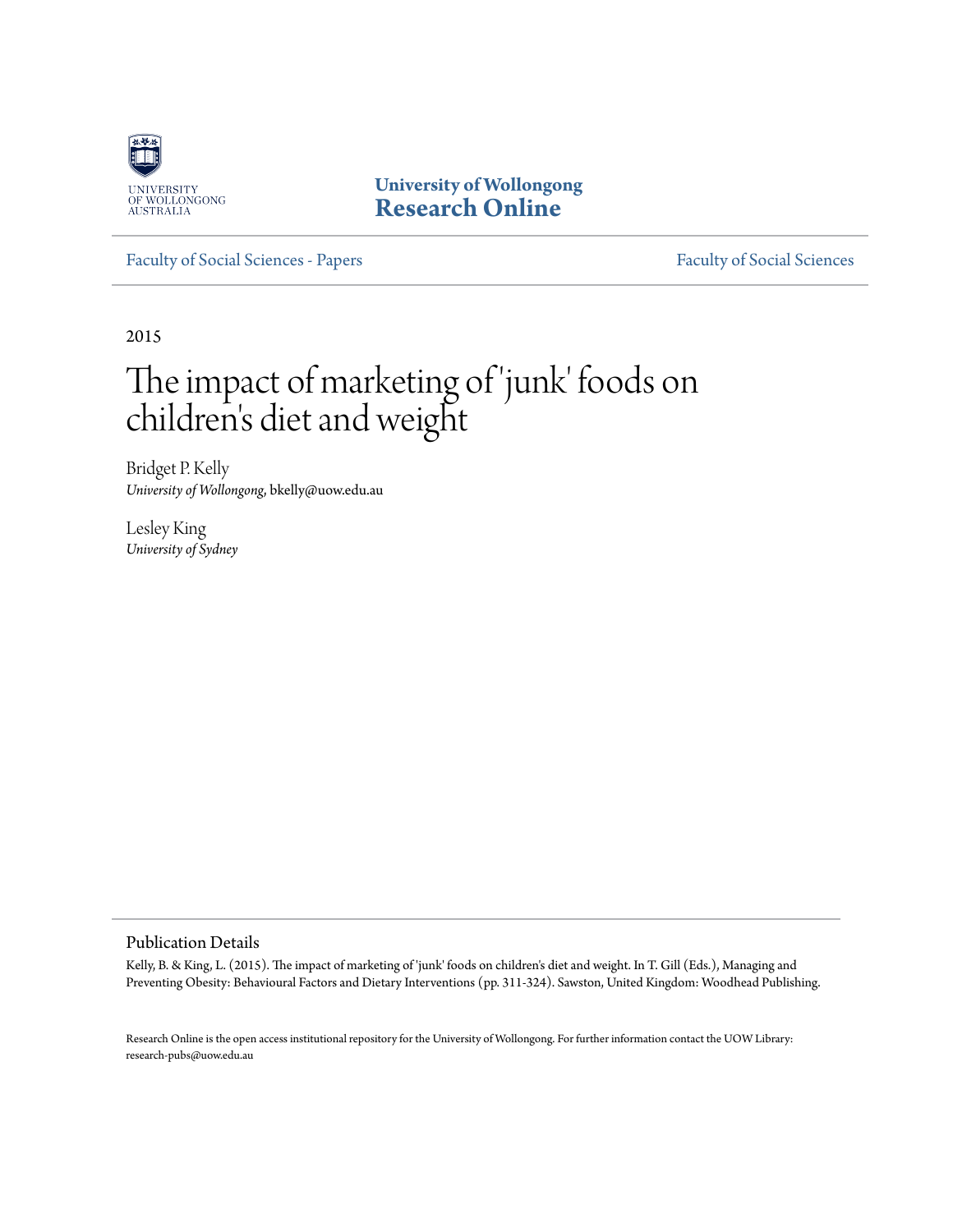### The impact of marketing of 'junk' foods on children's diet and weight

### **Abstract**

Contemporary Western(ised) society is typified by pervasive and aggressive brand promotion, through all communication platforms. Food promotion in particular is a dominant area of marketing, particularly the marketing by large multinational food companies that manufacturer less healthy foods and beverages (Cairns et al. , 2013). The ubiquitous marketing of these unhealthy foods contributes to creating a negative food culture that undermines international and national nutrition recommendations and guidelines for disease prevention. Specifically, frequent exposure to persuasive promotions for unhealthy foods serves to normalise these food products as part of everyday life, create positive brand images, and ultimately encourage (over) consumption of these foods (Hoek and Gendall, 2006). The Diet, Nutrition and the Prevention of Chronic Diseases report published by the Food and Agriculture Organization and the World Health Organization (WHO) in 2003 concluded that the heavy marketing of fast food outlets and energy dense, micronutrient poor foods and beverages ('junk foods') is a probable causal factor in overweight and obesity, and is a target for future interventions (World Health Organization, 2003). Since this time, limiting children's exposure to unhealthy food marketing has been on the international public health agenda. Over the past decade there have been at least seven major systematic reviews of the scientific evidence relating to the impact of food marketing on children (Dalmeny et al. , 2003; Hastings et al. , 2003, 2006; Escelante de Cruz, 2004; Livingstone, 2006; McGinnis et al. , 2006; Cairns et al. , 2009). The most recent systematic review, commissioned by the World Health Organization in 2008, identified that food marketing has a modest impact on nutrition knowledge, food preferences and consumption patterns, and that these effects operate at both the brand and food category level (Cairns et al. , 2009). In other words, not only does food marketing contribute to brand switching within a food category, but also leads to switching between less marketed foods to more highly marketed food types. These findings are concerning as the most commonly promoted foods have been identified as sugarsweetened breakfast cereals, savoury snacks, fast food restaurants, confectionery and soft drinks (Cairns et al. , 2009). This chapter provides a detailed overview of the scope and impact of food marketing on children, including: 1. the extent of children's exposure to unhealthy food promotions, as evidenced by studies measuring the prevalence of promotions through a range of media; 2. policy responses to unhealthy food promotion, including at the international level and exemplars of good practice by national and provincial governments, and policy actions by the food and advertising industries; and 3. evidence linking food promotions to food consumption and nutrition and weight outcomes. In the latter section, we provide a conceptual framework of cause and effect to indicate how immediate impacts of exposure to promotions (e.g. brand awareness and recall) can be linked to subsequent, downstream behavioural and health-related outcomes.

### **Keywords**

weight, diet, marketing, children, impact, foods, junk

#### **Disciplines**

Education | Social and Behavioral Sciences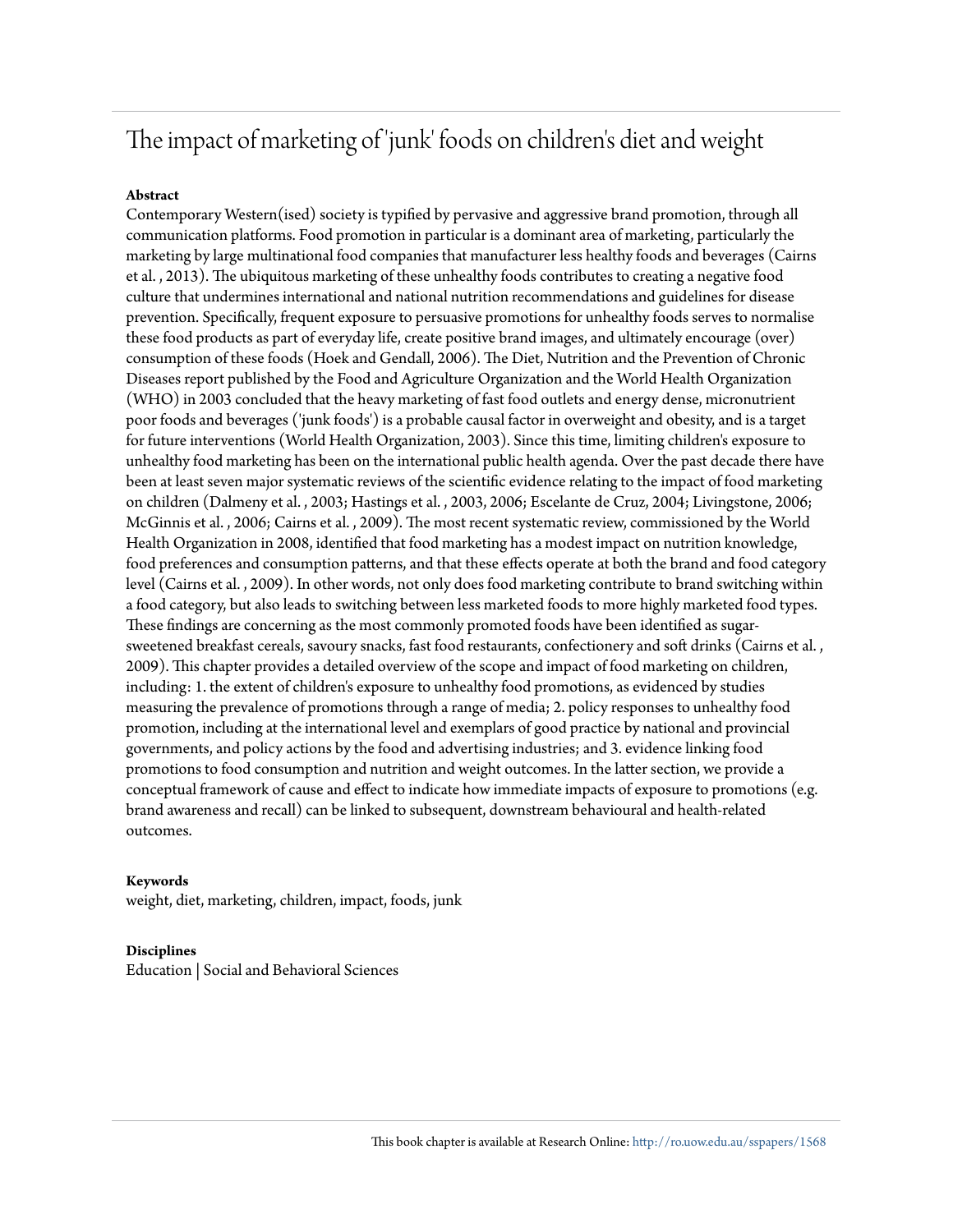#### **Publication Details**

Kelly, B. & King, L. (2015). The impact of marketing of 'junk' foods on children's diet and weight. In T. Gill (Eds.), Managing and Preventing Obesity: Behavioural Factors and Dietary Interventions (pp. 311-324). Sawston, United Kingdom: Woodhead Publishing.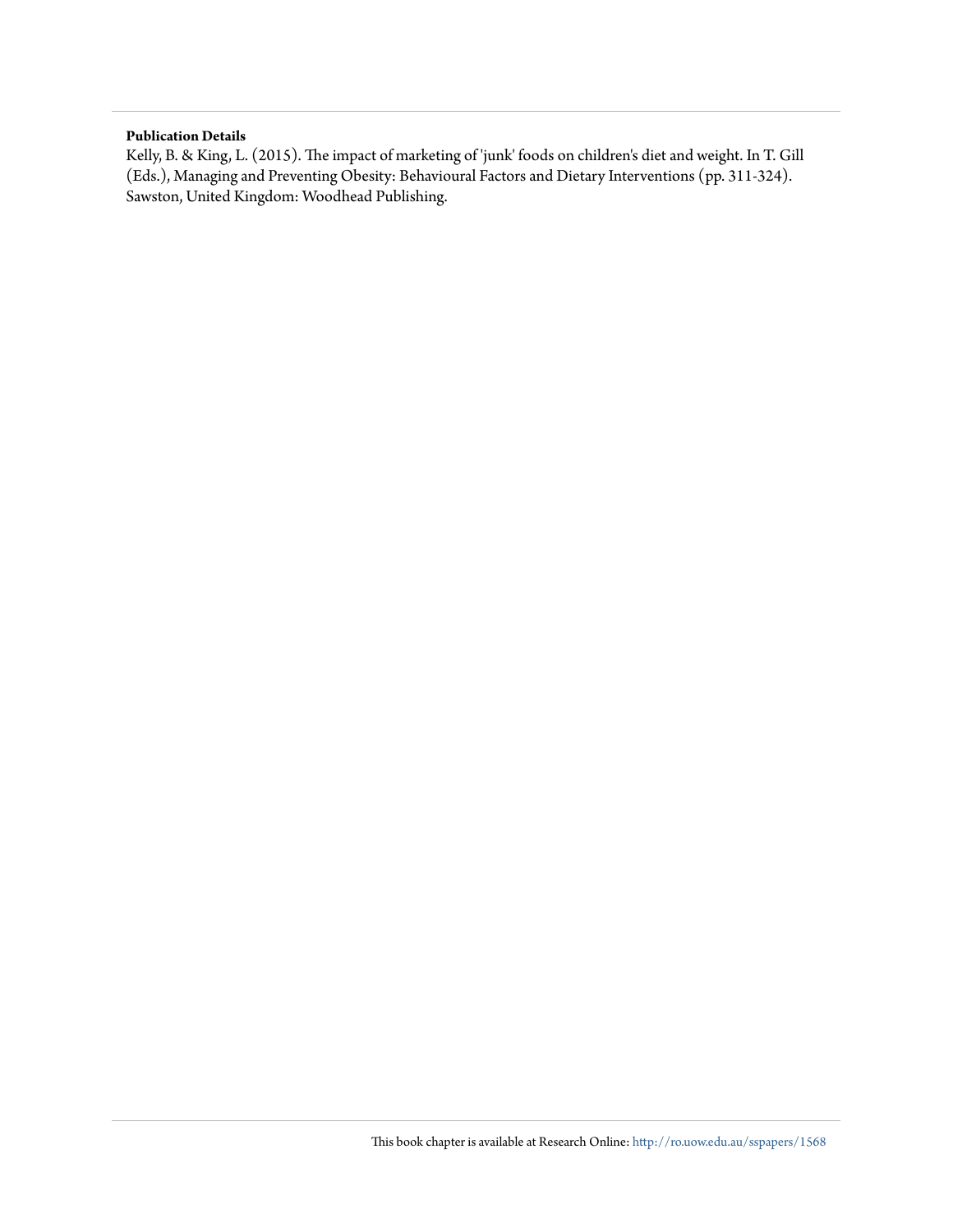## **Chapter 36: The impact of marketing of 'junk' foods on children's diet and weight** *B. Kelly and L. King, University of Wollongong, Australia*

**Abstract**: Children are exposed to large volumes of unhealthy food marketing which serves to normalise these food products, influence brand perceptions, and ultimately encourage their consumption. This chapter discusses the scope and impact of food marketing on children, including the extent that children are exposed to this marketing, and government and industry responses to limit the impact of this marketing. Evidence linking food marketing to nutrition and weight outcomes is considered and a schema representing the range of responses to marketing is presented, showing how immediate impacts of exposure to promotions (e.g. brand awareness and recall) can be linked to subsequent behavioural and health-related outcomes.

**Keywords:** Food; Beverage; Marketing; Advertising; Child

### **36.1 Introduction**

Contemporary Western(ised) society is typified by pervasive and aggressive brand promotion, through all communication platforms. Food promotion, in particular, is a dominant area of marketing, particularly the marketing by large multinational food companies that manufacturer less healthy foods and beverages [\(Cairns et al., 2013\)](#page-22-0). The ubiquitous marketing of these unhealthy foods contributes to creating a negative food culture that undermines international and national nutrition recommendations and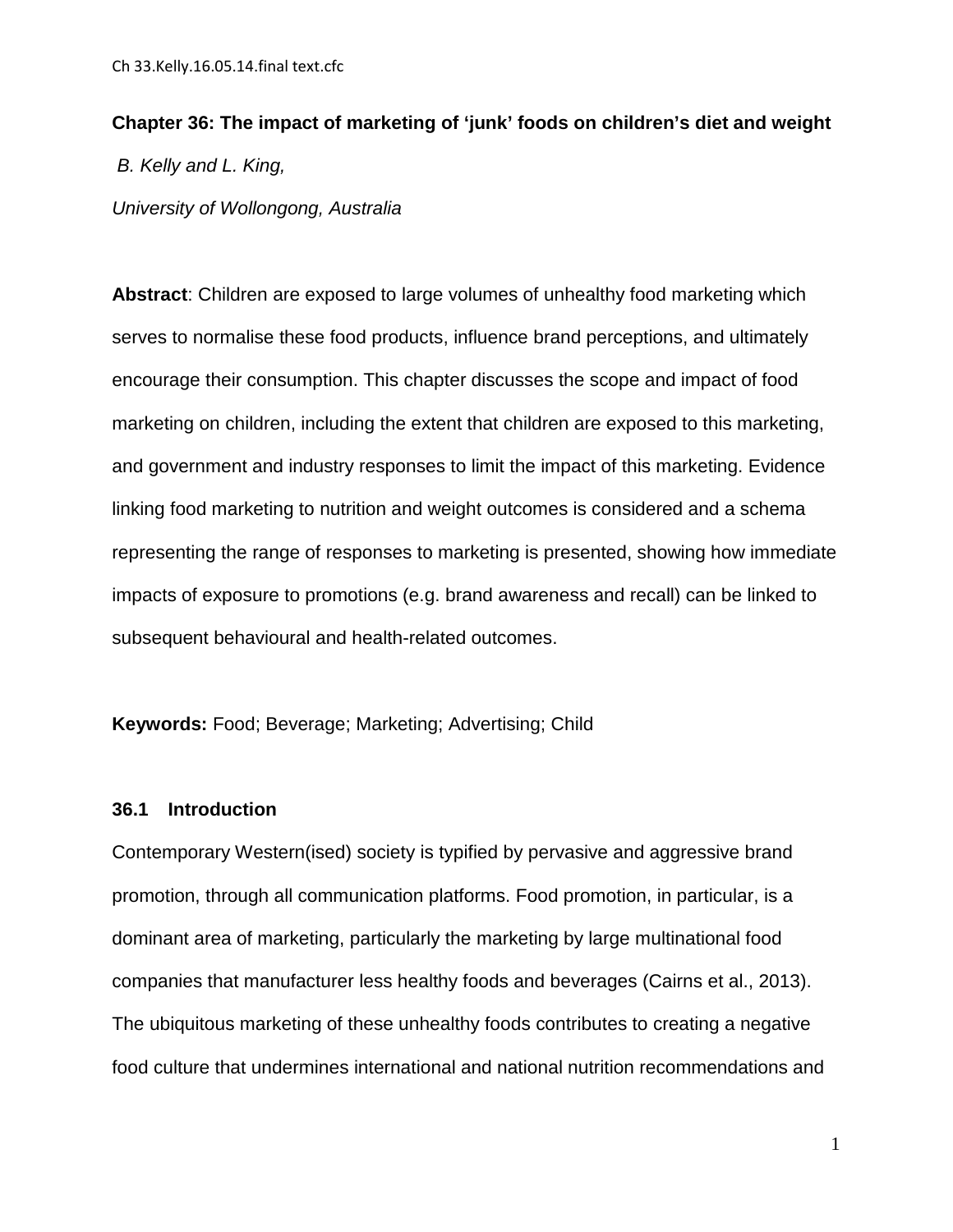guidelines for disease prevention. Specifically, frequent exposure to persuasive promotions for unhealthy foods serves to normalise these food products as part of everyday life, create positive brand images, and ultimately encourage (over) consumption of these foods [\(Hoek and Gendall, 2006\)](#page-24-0).

The *Diet, Nutrition and the Prevention of Chronic Diseases* report published by the Food and Agriculture Organization and the World Health Organization (WHO) in 2003, concluded that the heavy marketing of fast food outlets and energy dense, micronutrient poor foods and beverages ('junk foods') is a probable causal factor in overweight and obesity, and is a target for future interventions [\(World Health Organization, 2003\)](#page-28-0). Since this time, limiting children's exposure to unhealthy food marketing has been on the international public health agenda.

Over the past decade there have been at least seven major systematic reviews of the scientific evidence relating to the impact of food marketing on children [\(Dalmeny et al.,](#page-22-1)  [2003,](#page-22-1) [Escelante de Cruz, 2004,](#page-22-2) [Hastings G et al., 2006,](#page-23-0) [Livingstone, 2006,](#page-26-0) [McGinnis et](#page-27-0)  [al., 2006,](#page-27-0) [Hastings G et al., 2003,](#page-23-1) [Cairns et al., 2009\)](#page-21-0). The most recent systematic review, commissioned by the WHO in 2008, identified that food marketing has a modest impact on nutrition knowledge, food preferences and consumption patterns, and that these effects operate at both the brand and food category level [\(Cairns et al., 2009\)](#page-21-0). In other words, not only does food marketing contribute to brand switching within a food category, but also leads to switching between less marketed foods to more highly marketed food types. These findings are concerning as the most commonly promoted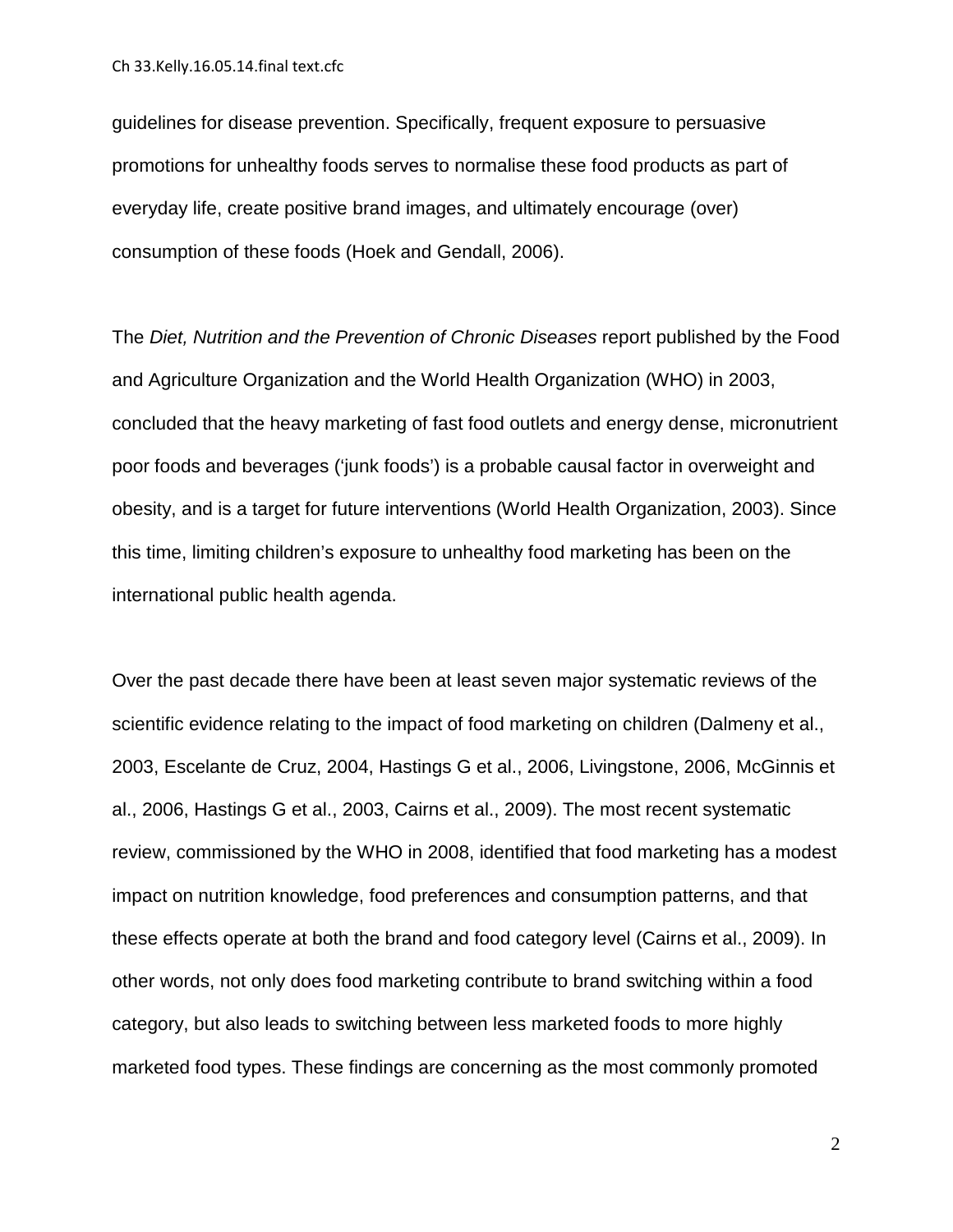foods have been identified as sugar-sweetened breakfast cereals, savoury snacks, fast food restaurants, confectionery and soft drinks [\(Cairns et al., 2009\)](#page-21-0).

This chapter provides a detailed overview of the scope and impact of food marketing on children, including: 1) the extent of children's exposure to unhealthy food promotions, as evidenced by studies measuring the prevalence of promotions through a range of media; 2) policy responses to unhealthy food promotion, including at the international level and exemplars of good practice by national and provincial governments, and policy actions by the food and advertising industries; and 3) evidence linking food promotions to food consumption and nutrition and weight outcomes. In the later section, we provide a conceptual framework of cause and effect to indicate how immediate impacts of exposure to promotions (e.g. brand awareness and recall) can be linked to subsequent, downstream behavioural and health-related outcomes.

### **36.2 Extent of children's exposure to food and beverage marketing**

Research studies have repeatedly demonstrated that children are exposed to high levels of unhealthy food and beverage marketing across a range of media, including on commercial television [\(Adams A et al., 2009,](#page-21-1) [Boyland EJ et al., 2011,](#page-21-2) [Powell LM et al.,](#page-27-1)  [2011,](#page-27-1) [Kelly B et al., 2010\)](#page-25-0), on product packaging [\(Harris J.L et al., 2010\)](#page-23-2), in children's magazines [\(Kelly B and Chapman K, 2007,](#page-25-1) [Jones SC et al., 2012\)](#page-24-1), on popular children's websites [\(Kelly B et al., 2008a,](#page-25-2) [Lingas EO et al., 2009\)](#page-26-1), in outdoor advertisements near schools and other child-serving institutions [\(Kelly B et al., 2008b,](#page-25-3)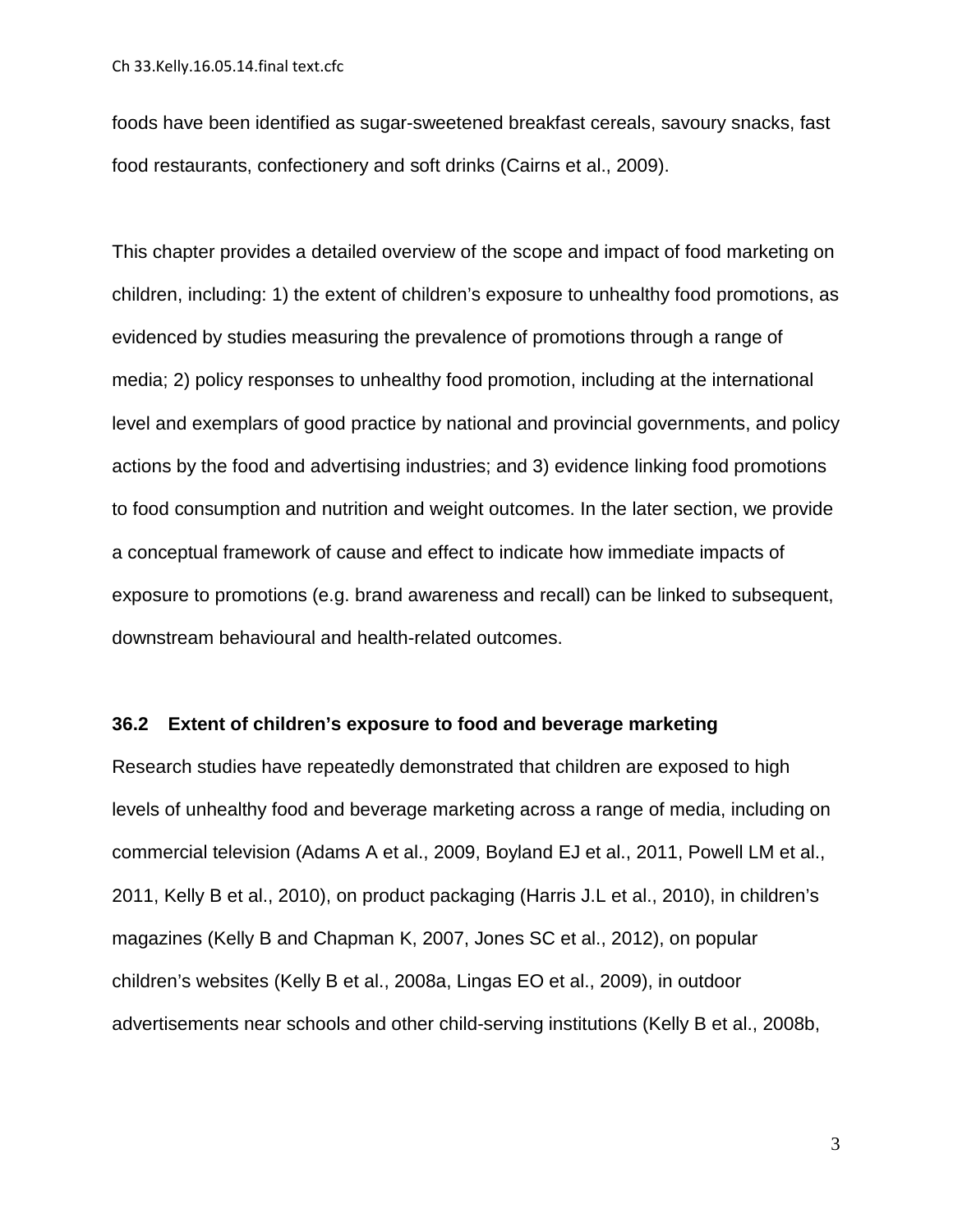[Hillier A et al., 2009\)](#page-24-2), and through sponsorship arrangements with children's sport [\(Kelly](#page-24-3)  [B et al., 2011,](#page-24-3) [Maher A et al., 2006\)](#page-26-2) and schools [\(Molnar A et al., 2008\)](#page-27-2).

For example, in an international study comparing patterns of television advertising across 11 countries in 2009, including from Australasia, North and South America and Eastern and Western Europe, almost 68,500 advertisements were identified in 2,449 hours of television recordings, and food was the most frequently promoted product type (18% of all ads). Two-thirds of food advertisements were for unhealthy products, although this increased to almost 90% in some countries, including Germany, the USA and Canada [\(Kelly B et al., 2010\)](#page-25-0). Another study showed that, of all outdoor food advertising within a 500m radius around 40 randomly sampled primary schools in Sydney, Australia, 80% were for unhealthy foods and beverages [\(Kelly B et al., 2008b\)](#page-25-3). In the USA, an analysis of the 30 most popular children's websites identified advertisements for 93 unique food products, most of which were foods that would not be permitted to be sold in school canteens [\(Lingas EO et al., 2009\)](#page-26-1).

Marketers use increasingly integrated approaches in marketing campaigns, whereby multiple media channels are used to promote commercial messages [\(Cairns et al.,](#page-22-0)  [2013\)](#page-22-0). This integrated approach ensures that children are repeatedly exposed to promotions throughout all facets of daily life: in the home, at school, during recreational activities and through peer-to-peer interactions. The use of multiple platforms increases the credibility of commercial messages, where these are viewed as independent sources of information [\(Voorveld HAM et al., 2011\)](#page-28-1). While relatively unstudied,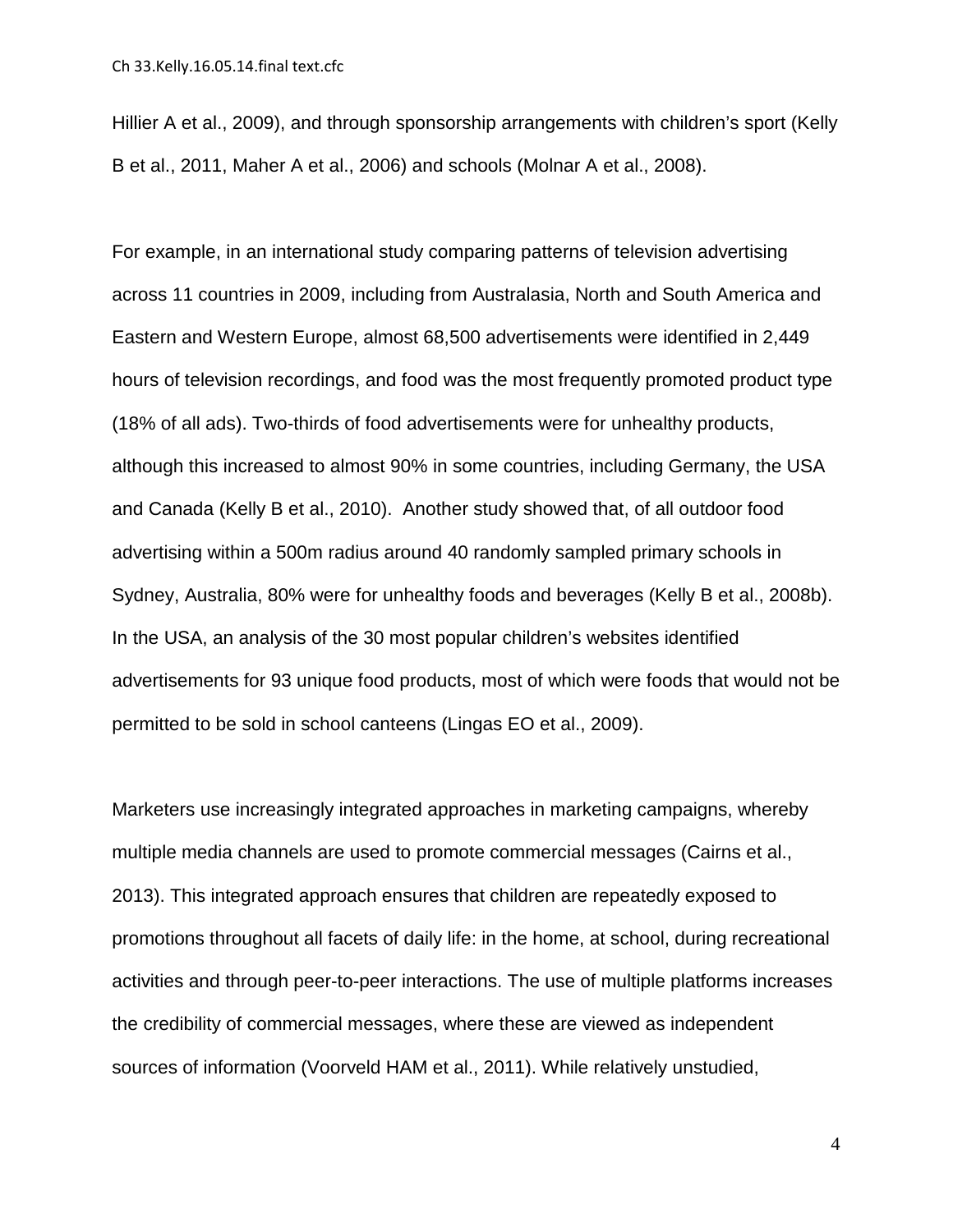marketers are progressively using new media, including through Web 2.0 platforms, which refers to the use of consumer-generated content, such as on social networking sites like Facebook and YouTube [\(Freeman B and Chapman S, 2007\)](#page-23-3).

Furthermore, evidence highlights the common use of persuasive techniques specifically designed to appeal to and attract children [\(Boyland et al., 2012\)](#page-21-3). In analyses of techniques used on websites of 130 food companies known to have the greatest expenditure on all marketing promotions in the USA, almost half of the sites had a designated children's section and most of these children's sections contained 'advergaming' (branded online games) and other interactive components [\(Henry AE and](#page-24-4)  [Story M, 2009\)](#page-24-4). Only one in ten sites with a children's section were for products that met nutrition criteria for healthy products. In an Australian study assessing the use of promotional characters, including cartoons and celebrities on food packaging across three large supermarkets, more than 350 unique products displaying promotional characters were identified, of which three-quarters were classified as unhealthy [\(Hebden L et al., 2011\)](#page-24-5). Almost all promotional characters were company-owned cartoon characters, considered to be of primary appeal to children.

### **36.3 International policy to reduce the impact of unhealthy food and beverage marketing to children**

Limiting children's exposure to the promotion of unhealthy foods and beverages has been increasingly recognised as a target for childhood obesity prevention policy. In 2010, the WHO released a set of recommendations on the marketing of these products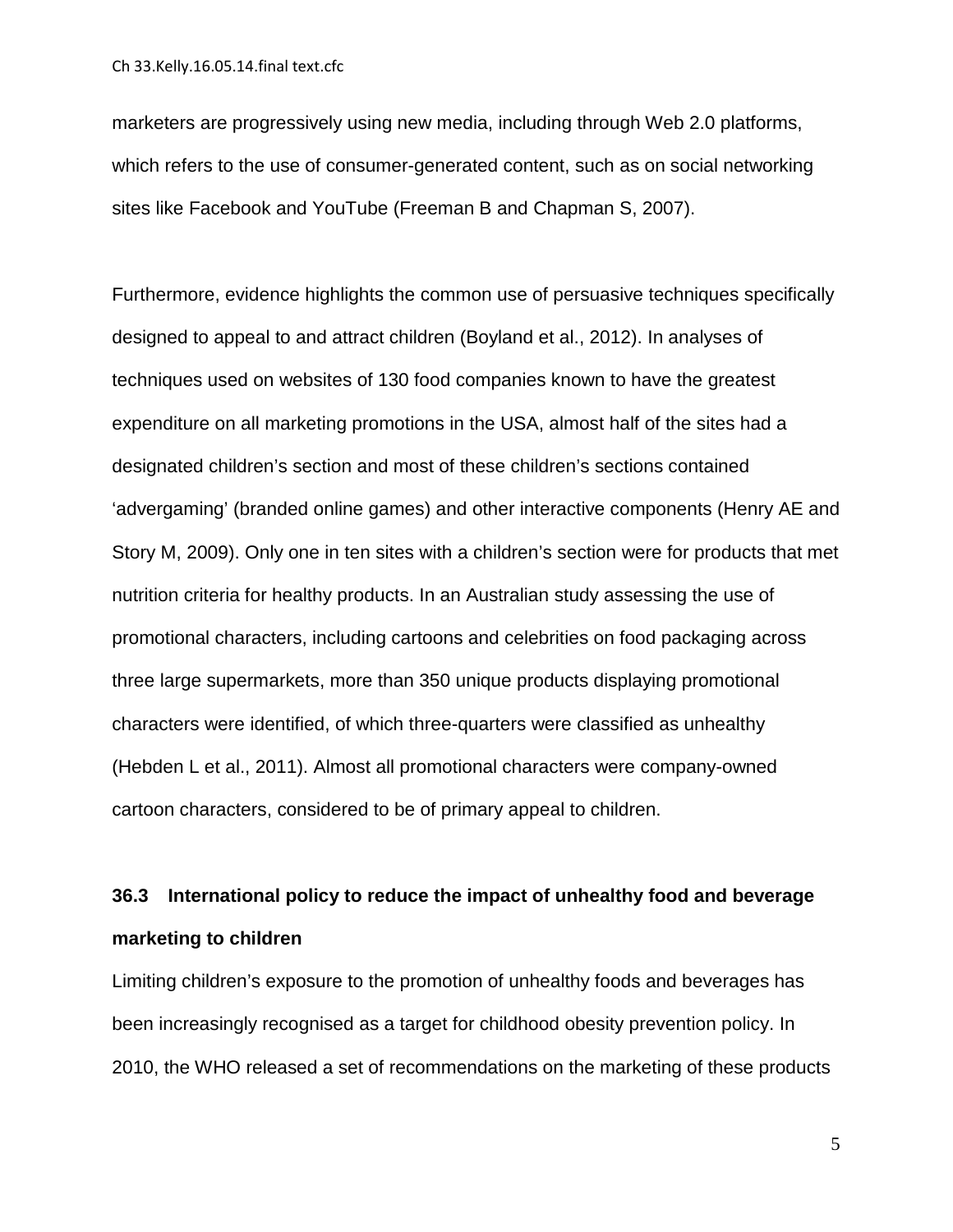to children, which aim to guide countries in developing new and/or strengthening existing policies in this area [\(World Health Organization, 2010\)](#page-28-2). Specifically, these recommendations establish that the aim of policy should be to reduce the impact of marketing of unhealthy foods and beverages on children, whereby 'impact' refers to the extent of children's exposure to this marketing and the persuasive power of promotions. Governments were identified as the key stakeholders in the development of food marketing policy, including policy implementation, monitoring and evaluation [\(World](#page-28-2)  [Health Organization, 2010\)](#page-28-2).

In contrast, most policy development in this area has been undertaken by the food and advertising industries, through the development of self-regulatory approaches [\(Hawkes](#page-24-6)  [C, 2007\)](#page-24-6). These codes of practice typically claim to ensure 'socially responsible marketing' of foods and beverages, rather than to explicitly reduce children's exposure to this marketing [\(Yale Rudd Center for Food Policy & Obesity, 2013\)](#page-28-3). This is an important distinction, as policy evaluations use different measures and make different conclusions depending on policy objectives. For example, the Australian food retail industry code stipulates that food advertisements must provide healthy lifestyle messages [\(Australian Food and Grocery Council, 2009\)](#page-21-4). Indicators of policy implementation success could therefore relate to the presence of messages related to physical activity or balanced diets in unhealthy food advertisements, rather than assessing changes to children's exposure to unhealthy food promotions. Independent studies that have assessed changes to children's marketing exposure following the introduction of industry codes of practice have identified that these policies have had no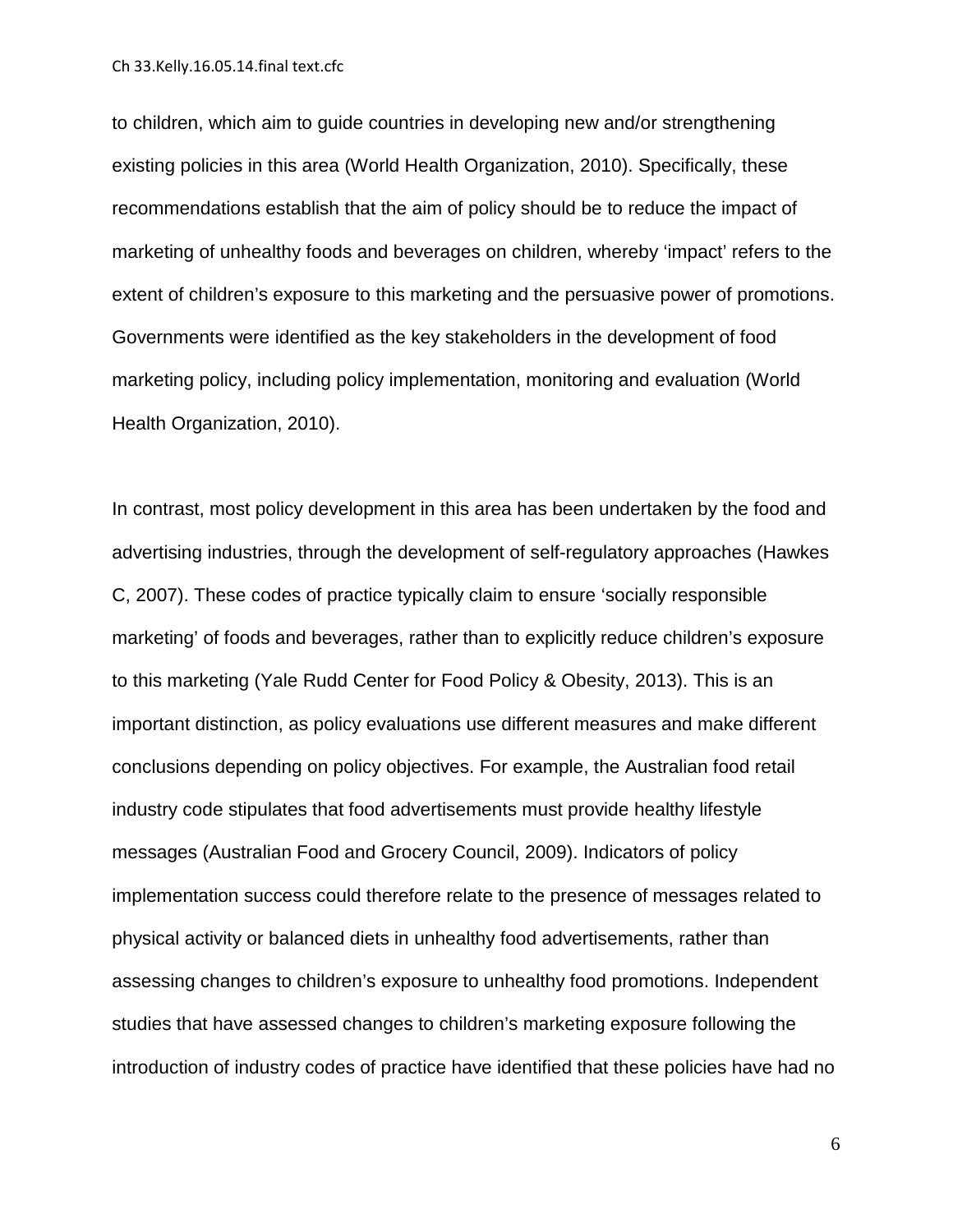impact on children's exposure to unhealthy food advertising on television, including studies from Australia [\(King L et al., 2010,](#page-25-4) [Hebden et al., 2011\)](#page-24-7), Canada [\(Kent MP et](#page-25-5)  [al., 2012\)](#page-25-5), and the USA [\(Kunkel D et al., 2009\)](#page-26-3).

There are notable instances where national and provincial governments have taken a strong stance against unhealthy food marketing to children and introduced statutory regulation to limit children's exposure, including in Norway, South Korea, the UK, and in Quebec, Canada. Evaluations of these regulations have demonstrated positive changes in the food marketing environment for children. For example, the South Korean government introduced the *Special Act on Safety Management of Children's Dietary Life* in 2010, which restricts advertisements for unhealthy 'children's foods' from being advertised on television between 17:00 and 19:00 daily and during children's programs broadcast outside of these times [\(Korean Ministry of Food and Drug Safety,](#page-26-4) [Kim et al.,](#page-25-6)  [2013\)](#page-25-6). Subsequently, gross ratings points (GRPs) for unhealthy food advertisements, which represent the size of the audience exposed to an advertisement within a given time period, have decreased by 82% during restricted broadcast times and by 50% at other times since the introduction of the regulations [\(Kim et al., 2013\)](#page-25-6).

In the UK, the government introduced a ban on the scheduling of advertisements for foods and beverages high in fat, sugar and/or salt during programs with a disproportionately high child audience (when the viewing audience over represents the population distribution of children by at least 20%). Following the full implementation of this regulation in 2009, young children were estimated to see 52% fewer unhealthy food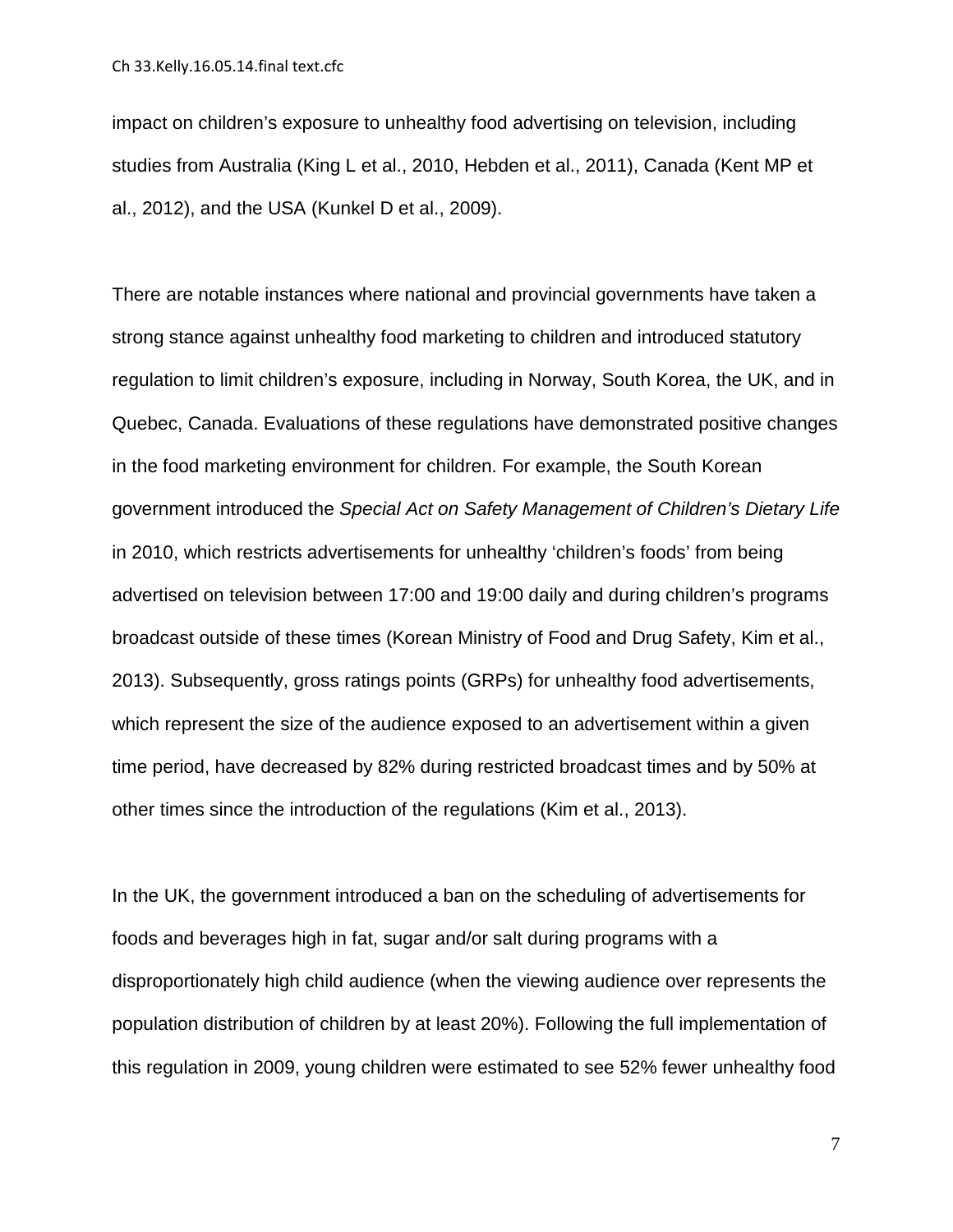advertisements compared to 2004, and were exposed to 84% fewer food advertisements featuring licensed characters, 56% fewer advertisements with branded characters and 41% fewer advertisements with promotions [\(Office of Communication,](#page-27-3)  [2010\)](#page-27-3).

### **36.4 Food marketing effects on food consumption and nutrition and weight outcomes**

### 36.4.1 Children as a vulnerable audience

Information from psychological research indicates that children are highly vulnerable to marketing. Younger children are thought to consider commercial information to be mostly true and unbiased [\(Wackman DB and Wartella E, 1977\)](#page-28-4), and do not recognise the *selling* intent of marketing (to promote a product based on its features and qualities) until at least seven or eight years [\(Kunkel et al., 2004\)](#page-26-5). It is not until later still that children recognise the *persuasive* intent of marketing: that advertisers use appealing and compelling techniques to increase interest in a product [\(Carter et al., 2011\)](#page-22-3). Even adolescents, however, are thought to be more vulnerable to marketing effects than adults, due to the neurological changes that occur during this development period and their relative inexperience in processing and navigating commercial messages [\(Pechmann et al., 2005\)](#page-27-4). At this time, adolescents are susceptible to social pressures and peer influences [\(Pechmann et al., 2005\)](#page-27-4), which are exploited by the marketing industry, such as through peer-to-peer marketing on social networking websites. Brands are also symbolised in marketing communications targeting adolescents to represent desired image attributes, such as 'coolness' and sexuality [\(Pechmann et al., 2005\)](#page-27-4).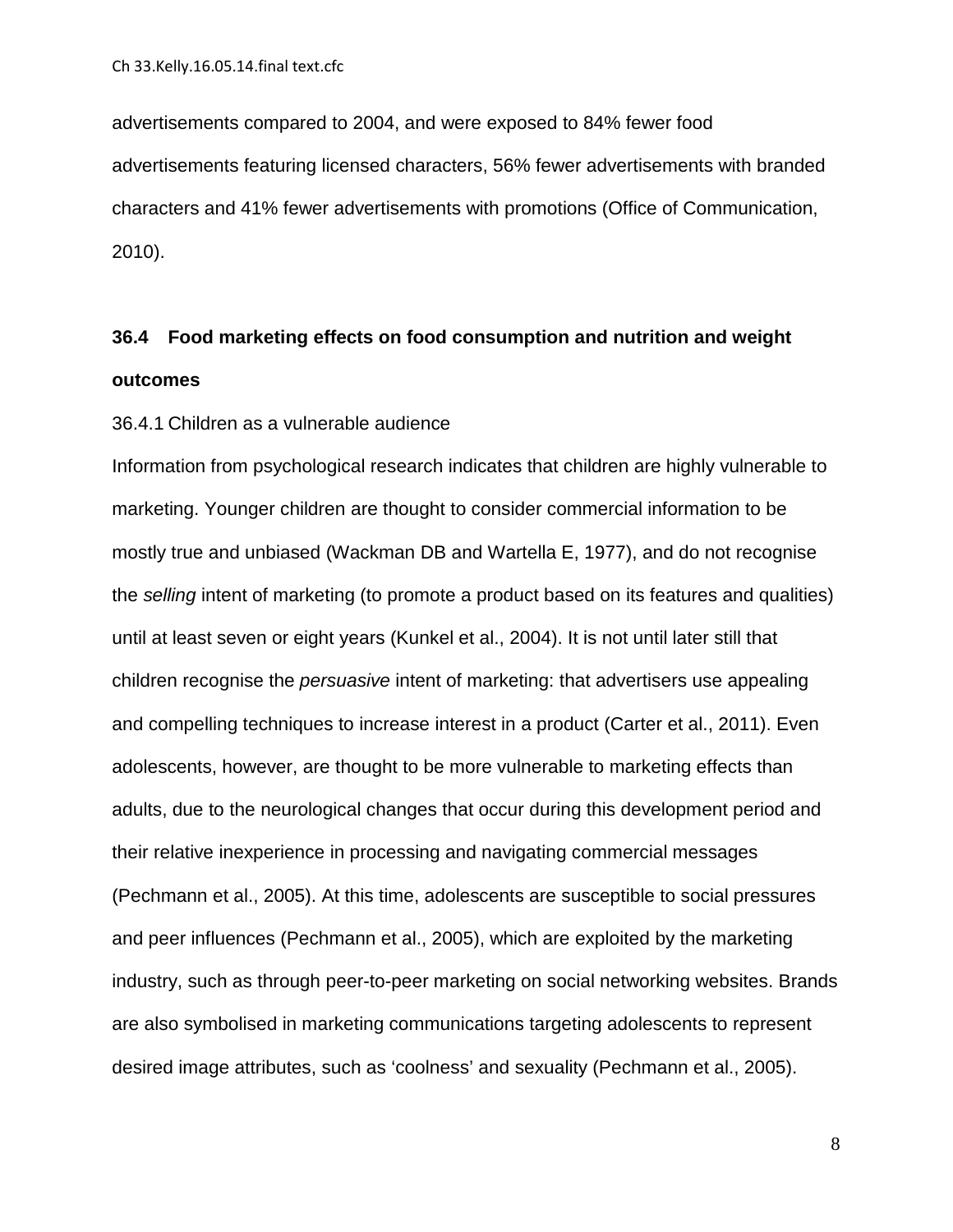36.4.2 Challenges for researchers in determining the impact of marketing on children Due to the pervasive nature of food marketing in most societies, research to identify a causal association between food marketing exposure and nutrition and weight outcomes, such as could be elucidated through randomised controlled trials, is difficult. This is because most children are exposed to large volumes of promotions, thereby impeding the identification of a control group for comparison. The considerable extent of this 'baseline' marketing exposure also means that any experimental trials that variably expose children to episodes of marketing, with the intent to determine the effect of this exposure on food behaviours, are swamped by previous exposures. Therefore, exposures to test advertisements are diminutive compared to children's lifetime exposures to marketing, and responses to test advertisements are likely to be smaller than would be the case with cumulative exposure over time.

### 36.4.3 Schema of effects of food marketing exposures

Despite these considerable difficulties in undertaking research to define the effects of food marketing on children, there is available evidence to indicate the logical sequence of marketing effects: where promotions impact on children's brand awareness and recall, brand preference, brand purchase, consumption patterns, and consequently nutrition and weight outcomes (see Table 36.1). Research can test associations between marketing exposures and outcomes along this hierarchy of effects, with proximate outcomes of exposure, including changes to brand recall and attitudes, being simpler to test and confirm than distal effects on nutrition status and body weight. This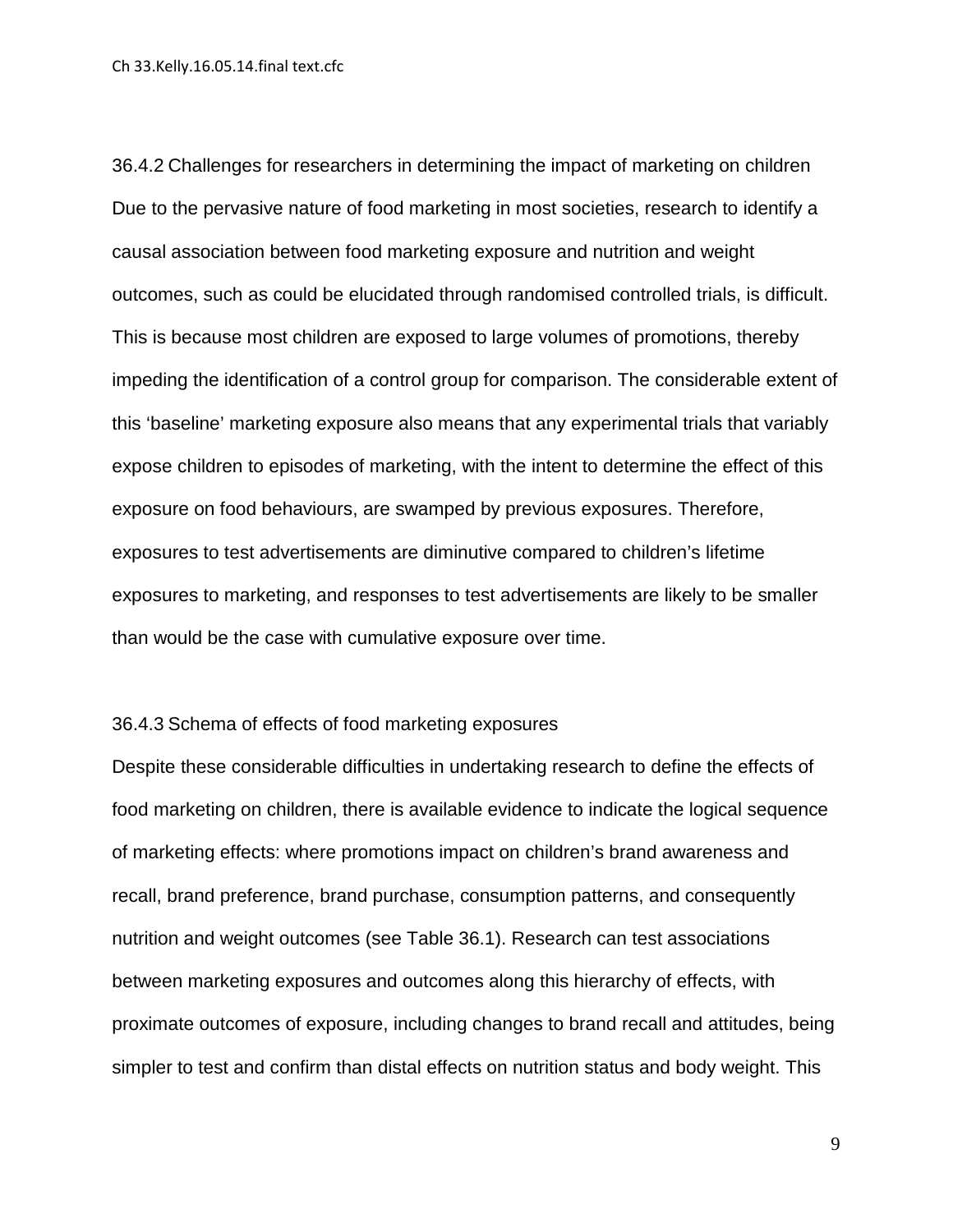sequence is influenced by the extent of exposures, with repetition of exposure serving to reinforce commercial messages and strengthen the sequence of attitudes and behaviours. The delivery of messages through multiple media also ensures repeated and continued exposure, and consolidates brand awareness. Preferences for products can then be actualized, particularly where there is exposure to point-of-purchase prompts, such as outdoor advertising near shops and promotions at the point-of-sale or on food packages.

The following sections describe methods that have been used to assess the impact of food marketing exposures along this hierarchy of effects, and provide a summary of findings from available research.

### *Food marketing and brand awareness and recall*

The first step in the logic chain linking children's food marketing exposure to nutrition and weight outcomes relates to the effect of exposure on awareness of promoted brands and marketing campaigns. Recall of brands and campaigns can be assessed either directly, by questioning children about marketing campaigns that they have seen; or indirectly, using association tasks to match brands to food types or related attributes. These types of studies have identified that children have high recall of food promotions, including being able to associate brand logos with food types [\(Ueda et al., 2012,](#page-28-5) [Arredondo et al., 2009\)](#page-21-5), and matching brands to sponsored sporting events and teams [\(Pettigrew S et al., 2013\)](#page-27-5). In general, brand awareness is related to the amount of advertising that a child is exposed to and increases with age (Fan [and Li, 2010\)](#page-22-4).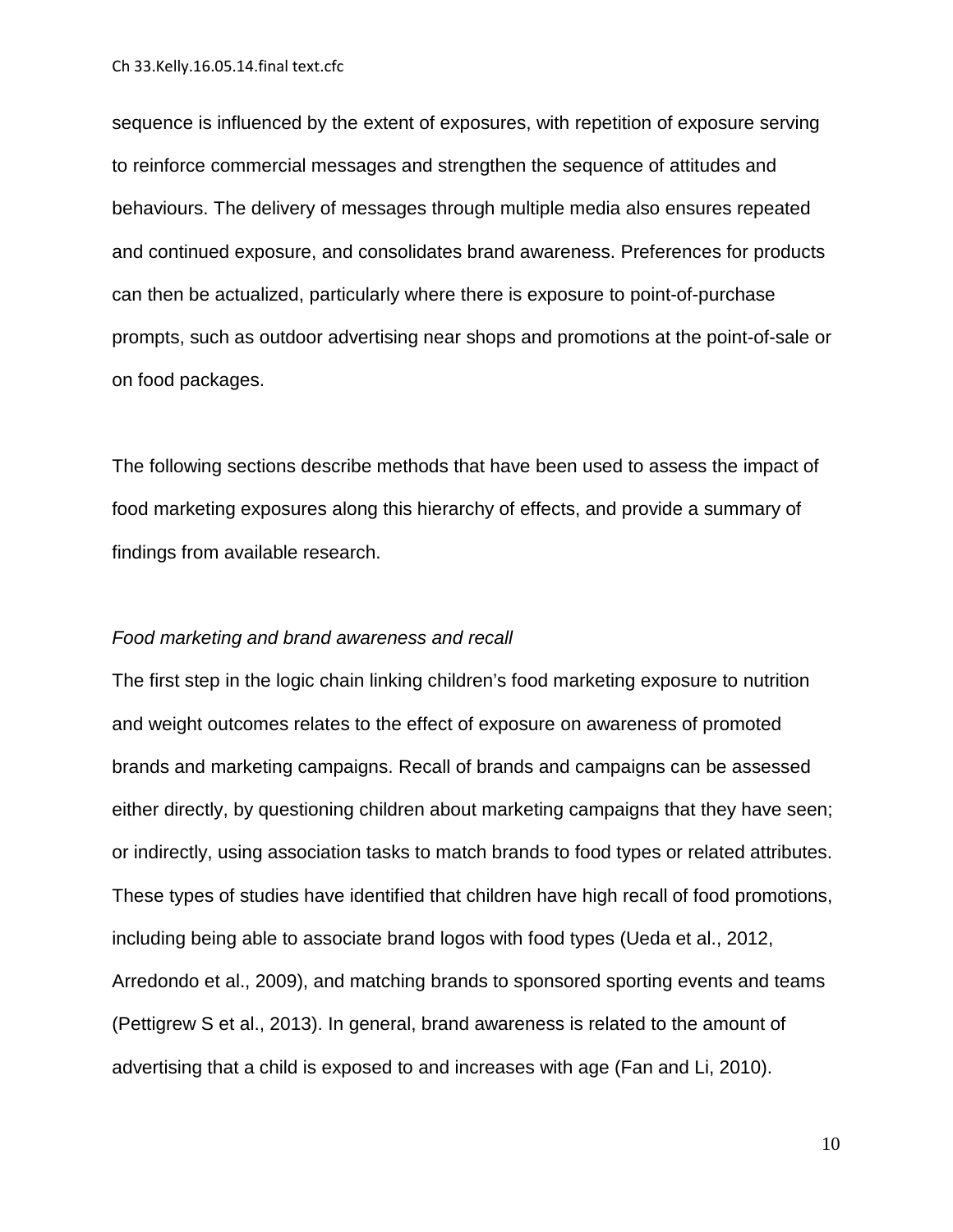### *Food marketing and food preferences*

The development of brand awareness subsequently influences food preferences by increasing children's familiarity with brands and reducing food neophobia, or the trial of new foods [\(Dias M and Agante L, 2011\)](#page-22-5), and through the normalisation of these products. The effect of food marketing on brand preferences can be identified in studies that ask children about perceived attributes or qualities of promoted products or of perceived consumers of products. For example, children can be asked to rate brands along dimensions such as 'fun-boring' or 'exciting-unexciting'. Desire for promoted products can also be demonstrated in experimental trials which measure reported preference for a food product after short-term episodic exposure to a food promotion, as compared to children who are not exposed to the food promotion. Such experimental trials have found that children who are exposed to unhealthy food promotions, that may be embedded in online games or television programs, are more likely to subsequently report preferring related unhealthy foods than children who are exposed to healthy food or non-food promotions [\(Redondo I, 2012,](#page-28-6) [Dias M and Agante L, 2011\)](#page-22-5).

Further, there is a growing body of evidence to indicate that children prefer food products that are associated with promotional characters, such as when these are shown on their packaging. In these studies, children are often presented with foods with or without a branded character on the packaging and asked to rate their preference for these foods. The presence of characters has been shown to significantly increase children's liking of the foods [\(Lapierre MA et al., 2011,](#page-26-6) [Roberto CA et al., 2010\)](#page-28-7).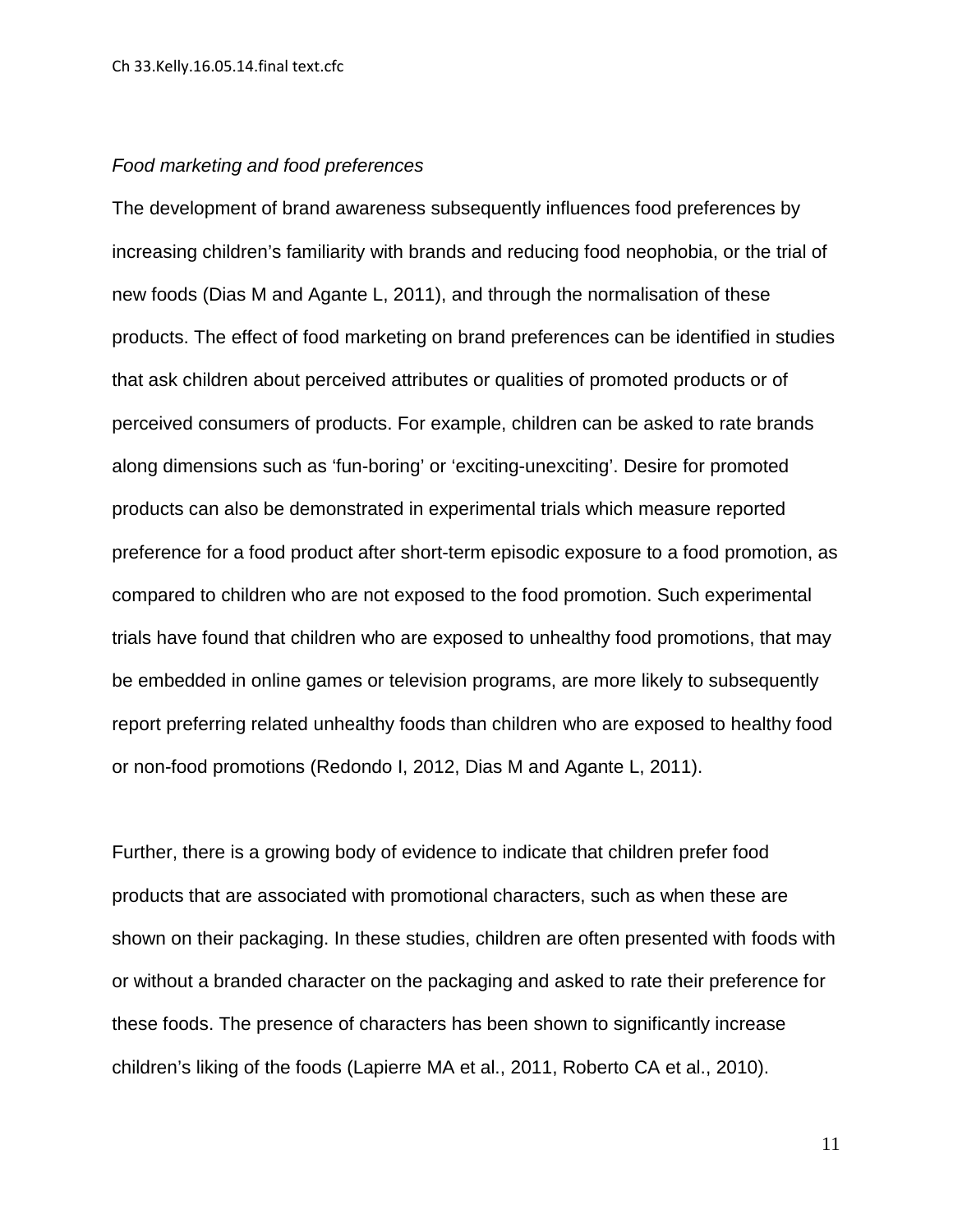### *Food marketing and food purchases and requests*

A range of methods have been used to assess the impact of food marketing on product purchases. One outstanding study compared household expenditure data for fast food between French- and English-speaking households in Quebec, Canada and between English-speaking households in Ontario [\(Dhar and Baylis, 2011\)](#page-22-6). As noted in section 36.3, a ban has been in place on advertising to children in Quebec since 1980, although this only applies to channels originating from this province. Channels that are broadcast into Quebec from neighbouring provinces and countries are English-language channels. This study found that French-speaking households with children in Quebec were significantly less likely to purchase fast food compared to similar households in Ontario. Comparatively, there were no differences in purchases of fast food between Englishspeaking households in these two provinces. Therefore, fast food purchases were lower for households with children in Quebec, who were not exposed to other sources of television advertising. This study design overcomes limitations of controlled, laboratorybased experiments, which may not represent real-world behaviours.

Other studies have surveyed parents about the extent that children request advertised food products; and observed parent and child interactions within supermarkets to identify the frequency that parents accede to these requests. Most parents generally agree that food advertising leads children to pester them for food products [\(Yu, 2012,](#page-29-0) [Ogba I and Johnson R, 2010\)](#page-27-6), and parents agree to buy up to half of all products requested by children when grocery shopping [\(Atkin, 1978\)](#page-21-6).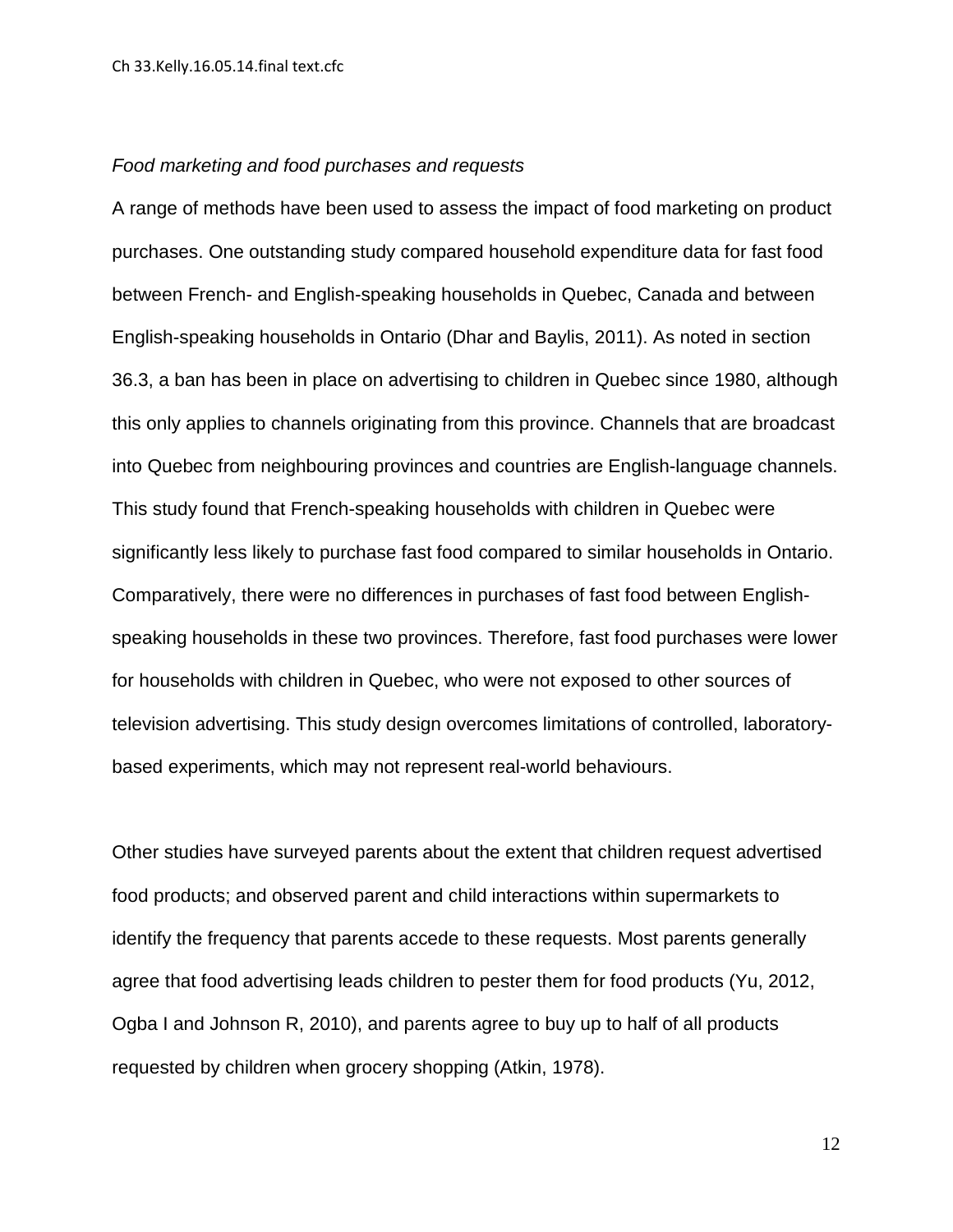### *Food marketing and food consumption*

Most studies in this domain have included experimental trials to assess the impact of exposure to unhealthy food promotions (versus non-food or healthy food promotions) on immediate changes to food consumption, either while watching television with embedded advertisements or immediately afterwards. Factors that may influence the amount of food consumed by children, other than exposure to the food promotions, include children's pre-test hunger, preference for the test food, time of day of the testing and importantly, prior accumulated exposure to advertising.

One early innovative study that sought to overcome limitations of the short-term nature of many experimental trials was conducted at a two-week summer camp, whereby children were exposed to controlled advertising and snack choices [\(Goris et al., 2010\)](#page-23-4). In this study, children who were exposure to almost five minutes per day of television advertisements for confectionery chose significantly less fruit as a snack over the two weeks compared to children who saw advertisements for fruit, public service announcements to limit sugar intake, or no advertisements.

Other studies have used correlational techniques to determine cross-sectional associations between children's exposure to television advertisements for fast food and sugary drinks and their consumption of these products. In one US study, dietary intake and anthropometric data from a national cohort of children was compared to industry data on children's exposure to television advertisements over three years [\(Andreyeva et](#page-21-7)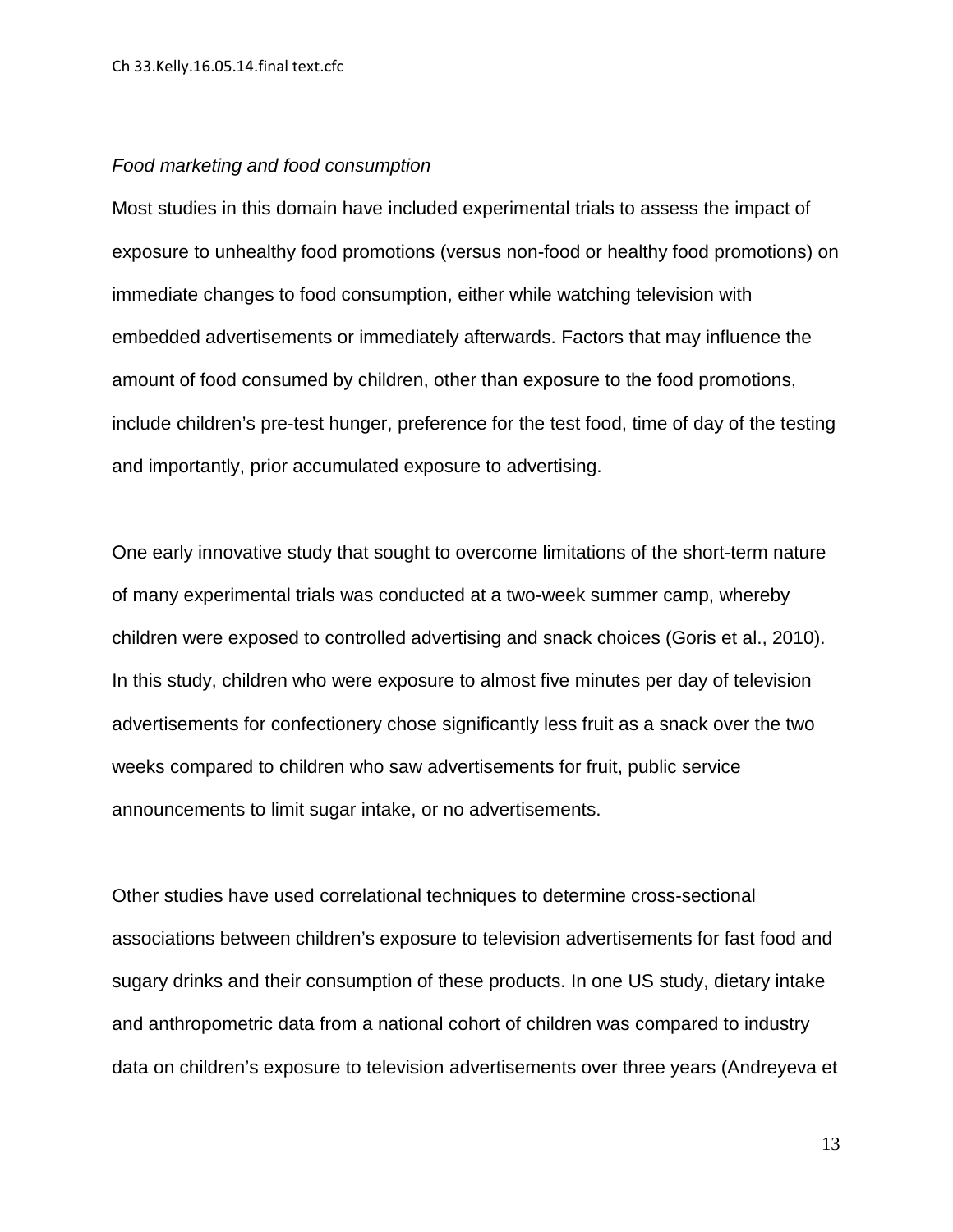Ch 33.Kelly.16.05.14.final text.cfc

[al., 2011\)](#page-21-7). Higher intakes of soft drink and fast food were observed with increased exposure to advertisements for these products: for every additional 100 soft drink advertisements viewed over three years, consumption of soft drink increased by 9.4%; and for the same magnitude of increase in exposure to fast food advertisements, consumption of fast food increased by 1.1%. Advertisements for these product types also had a corresponding effect on the consumption of other unhealthy foods and drinks not shown in these advertisements. This suggests that advertisements for unhealthy food/drinks may have dualistic effects on increasing consumption of other unhealthy products.

Responses to food marketing may differ between children of different weight status. In an experimental trial from the USA, overweight children were found to consume 40kcal more when food was presented in branded packages compared to when this was presented in unbranded packages [\(Forman et al., 2009\)](#page-23-5). Conversely, non-overweight children consumed 45kcal less in the branded condition. Similarly, in a UK study, obese children were found to consume 471 kcal more from snack foods after they were exposed to unhealthy food advertisements, compared to when they were exposed to non-food advertisements within a two week period [\(Halford et al., 2008\)](#page-23-6). This compared with an increase of 306 kcal in the overweight and 250 kcal in the normal-weight children.

*Food marketing and nutrition and weight outcomes*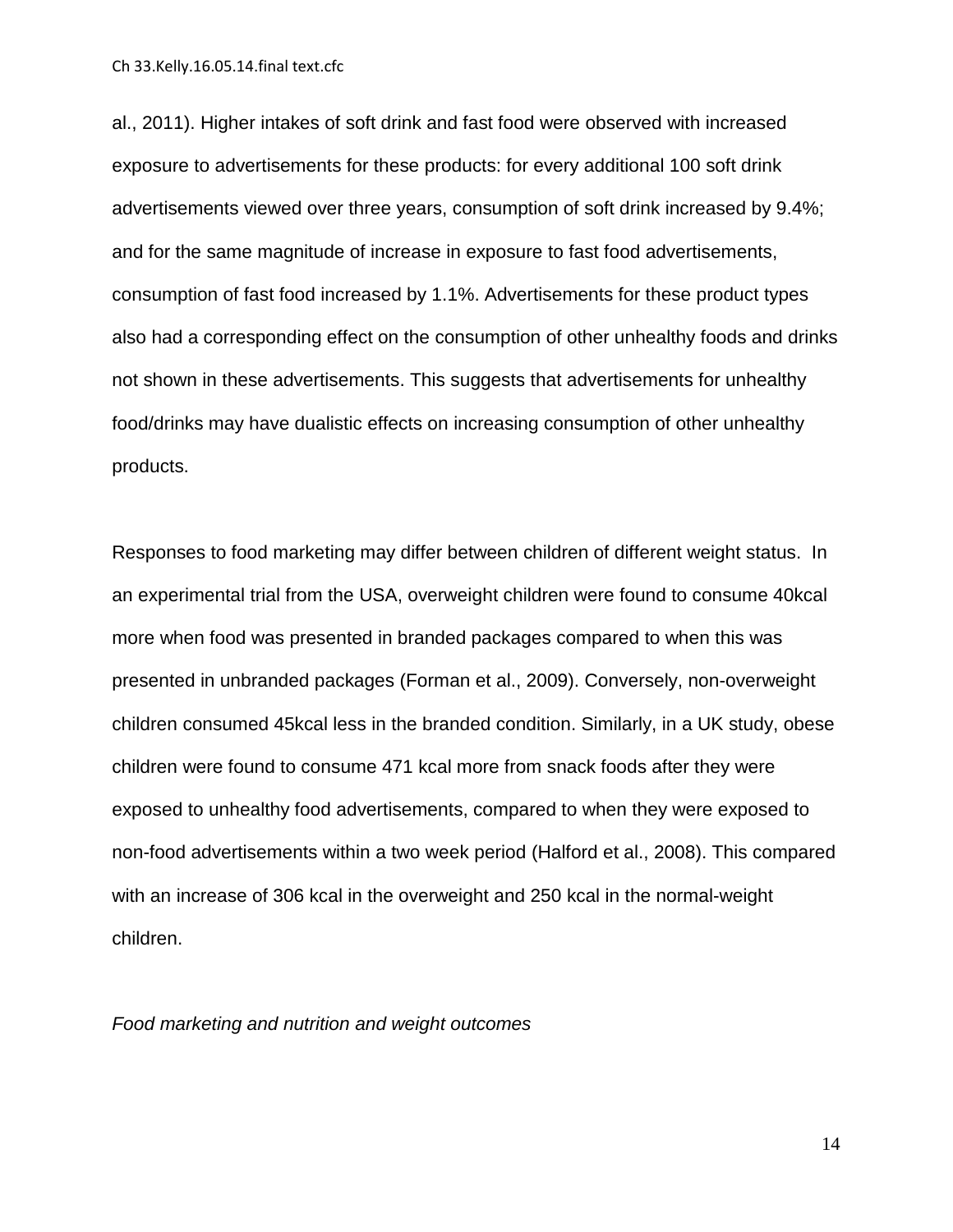Ch 33.Kelly.16.05.14.final text.cfc

The final component of the hierarchy of effects of food marketing is the impact of marketing exposures on nutrition and weight outcomes. Few longitudinal studies are available that follow children over time to determine the impact of higher and lower marketing exposures on nutrition and weight outcomes prospectively. As discussed in section 36.4.2, such studies are difficult as there is little variation in marketing exposures between children within the same culture, with most children exposed to large volumes of food promotions. However, some studies have compared differences in exposure to commercial television and compared this to weight status over a five year period [\(Zimmerman and Bell, 2010\)](#page-29-1). Based on parent report of television viewing, each hour of commercial television that younger children (aged <7 years) watched per day in 1997 was associated with a 0.1 increase in BMI z-scores in 2002. There was no association between children's exposure to non-commercial television and weight status at follow up, indicating that in-program advertisements were contributing to weight outcomes rather than the act of watching television itself.

Mathematical modelling studies have sought to determine the magnitude of obesity that can be attributed to exposure to unhealthy food marketing. One such study compared data from a US national dietary survey to children's television viewing habits [\(Veerman](#page-28-8)  [et al., 2009\)](#page-28-8). In this study, an increase in television food advertising exposure by 25 minutes per week was estimated to cause a child to consume one additional snack per week (1.4% energy increase). The researchers estimated that a 4.5% reduction in energy intake would occur if television food advertising exposure reduced from 80.5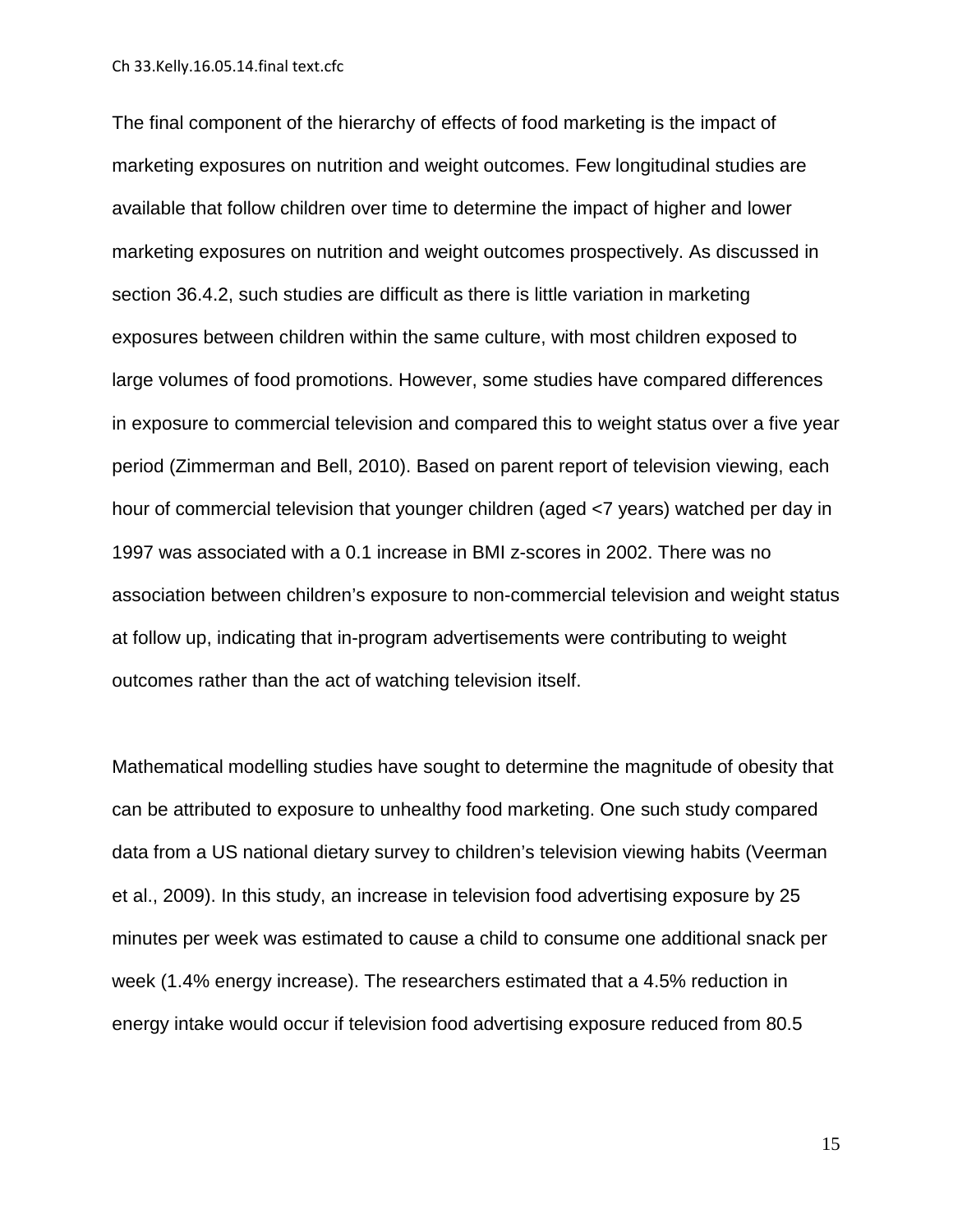min/week to nothing. However, the estimation of marketing effects on energy intake was based on just one study conducted in 1983.

A later study made estimates of advertising impact on energy intake based on expert opinion rather than measured data. The study used an estimate of energy intake attributable to television food advertising exposure, derived from experts in a Delphi survey, and applied this estimate to obesity prevalence data from multiple countries with higher and lower advertising exposures [\(Goris et al., 2010\)](#page-23-4). The contribution of television food advertising exposure to energy intake was highest in countries with the greatest obesity prevalence and the highest rates of advertising, for which 40% of obese children were predicted to have not been obese in the absence of food advertising exposure [\(Goris et al., 2010\)](#page-23-4).

### **36.5 Future trends**

It is acknowledged that patterns of food marketing across different media are changing, largely through the advent of new media, such as social media, that provide unique opportunities to engage consumers. The traditional mode of television viewing is being superseded (by younger generations at least) with new methods of viewing content, and importantly of skipping blocks of advertisements. This poses new challenges for monitoring exposure to this marketing and for regulating marketing practices, whilst providing opportunities for highly personalised and seductive messages to vulnerable children and adolescents.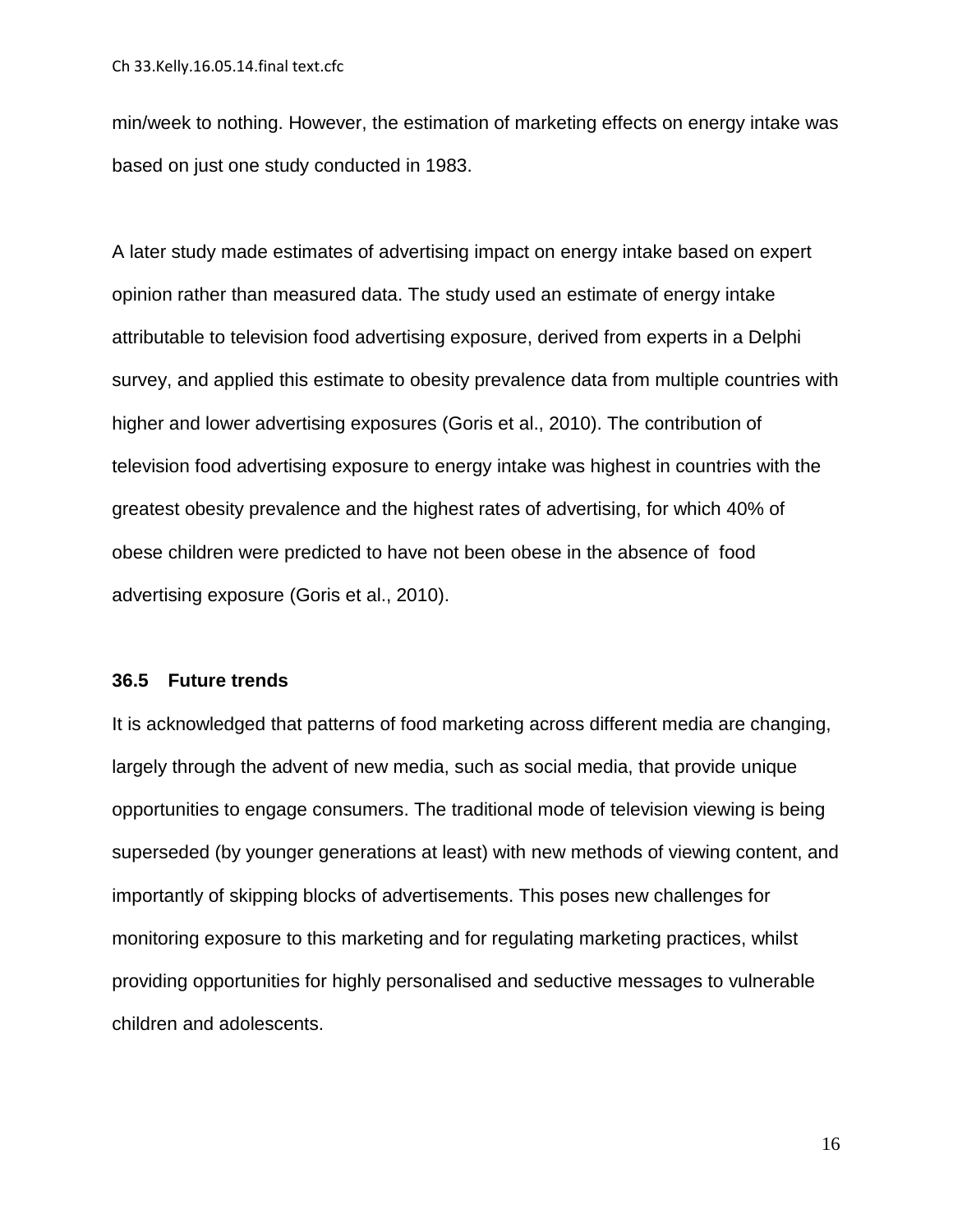Ch 33.Kelly.16.05.14.final text.cfc

WHO recommendations and implementation actions have arguably raised the profile and awareness of this problem, particularly amongst emerging economies, and have the potential to provide sound guidance for governments to take action. Research is also accumulating, both in documenting the extent of food marketing across different countries, so as to guide policy responses, and in refining our understanding of the effects of this marketing.

Nevertheless, internationally the negative impacts of food marketing on children's nutrition and health is likely to continue into the foreseeable future. Fundamental change is required to transform cultural norms, whereby the promotion of 'junk' food to children is no longer seen as acceptable. Such change will require widespread population awareness of the issue, political impetus for action and a food industry that is committed to being socially responsible.

There has been no overall abatement in the extent or persuasive nature of food advertising (with some notable exceptions). This is largely the case because industry self-regulatory approaches have become the major policy response, despite the accumulating evidence that industry policies have been designed to minimise any changes to marketing practices and have had minimal impact on reducing children's exposure to unhealthy food marketing. The development of these self-regulatory approaches has, however, allowed industry to claim that it is committed to responsible marketing to children and stalled any government intervention in many countries.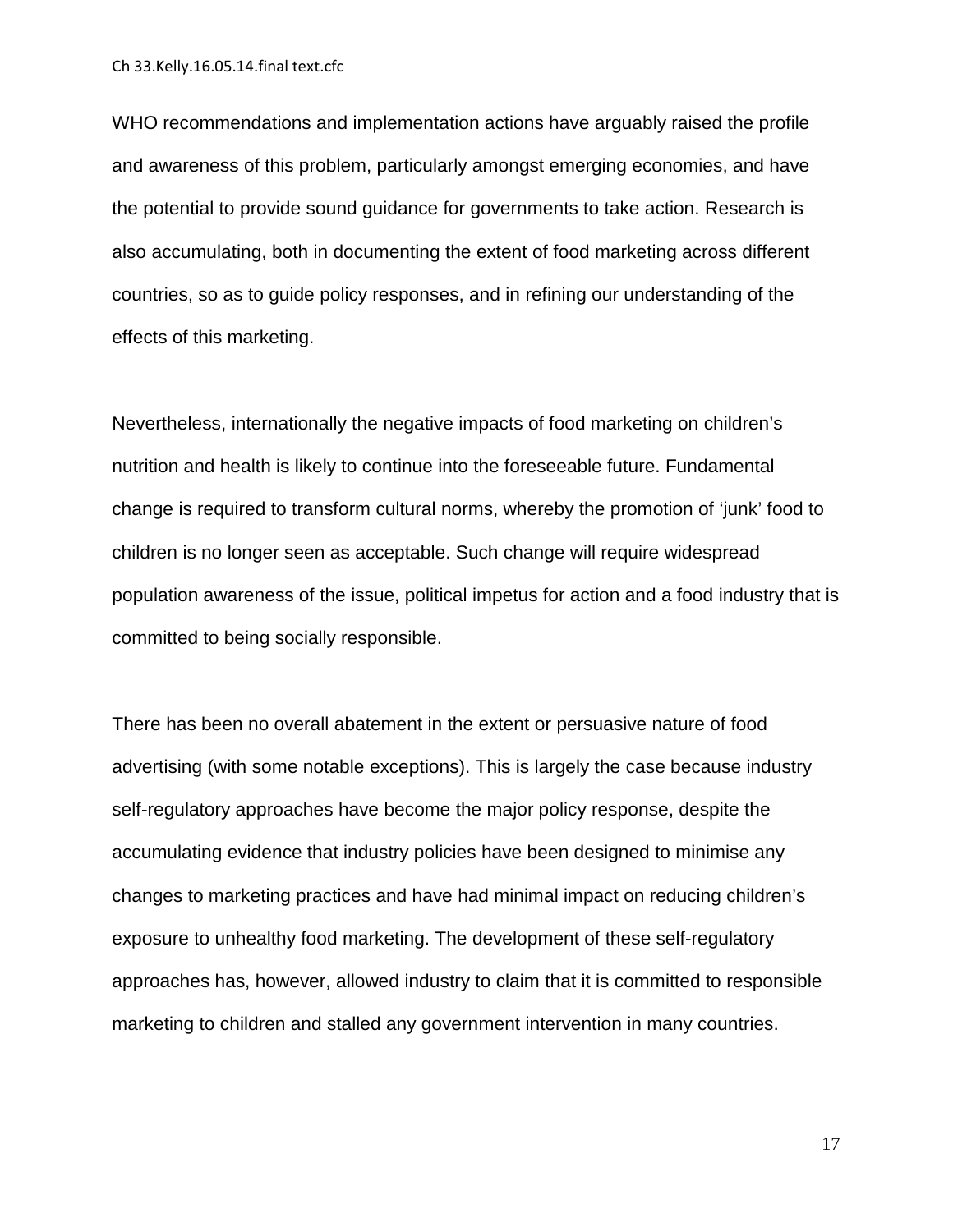### **36.6 Sources of further information and advice**

This chapter provides a structured overview of research related to the extent of food marketing to children, the types of effects that marketing has on children's nutrition and health, and some indications of the effectiveness of policy responses. The chapter also indicates some of the methodological approaches and issues related to generating evidence in this area. The reference list provides a good starting point for readers interested in exploring some of these issues further. For future developments in this field readers could refer to the following sources:

• World Health Organization, 2013. Publications related to marketing of food and non-alcoholic beverages to children. Available at:

<http://www.who.int/dietphysicalactivity/publications/marketing/en/index.html>

• Rudd Center for Food Policy and Obesity, 2013. Pledges on food marketing to children Worldwide. Available at:

<http://www.yaleruddcenter.org/marketingpledges/>

- Rudd Center for Food Policy and Obesity, 2013. Food marketing to youth. Available at: [http://yaleruddcenter.org/what\\_we\\_do.aspx?id=4](http://yaleruddcenter.org/what_we_do.aspx?id=4)
- International Association for the Study of Obesity (IASO). Marketing to children. Available at:<http://www.iaso.org/policy/marketing-children/>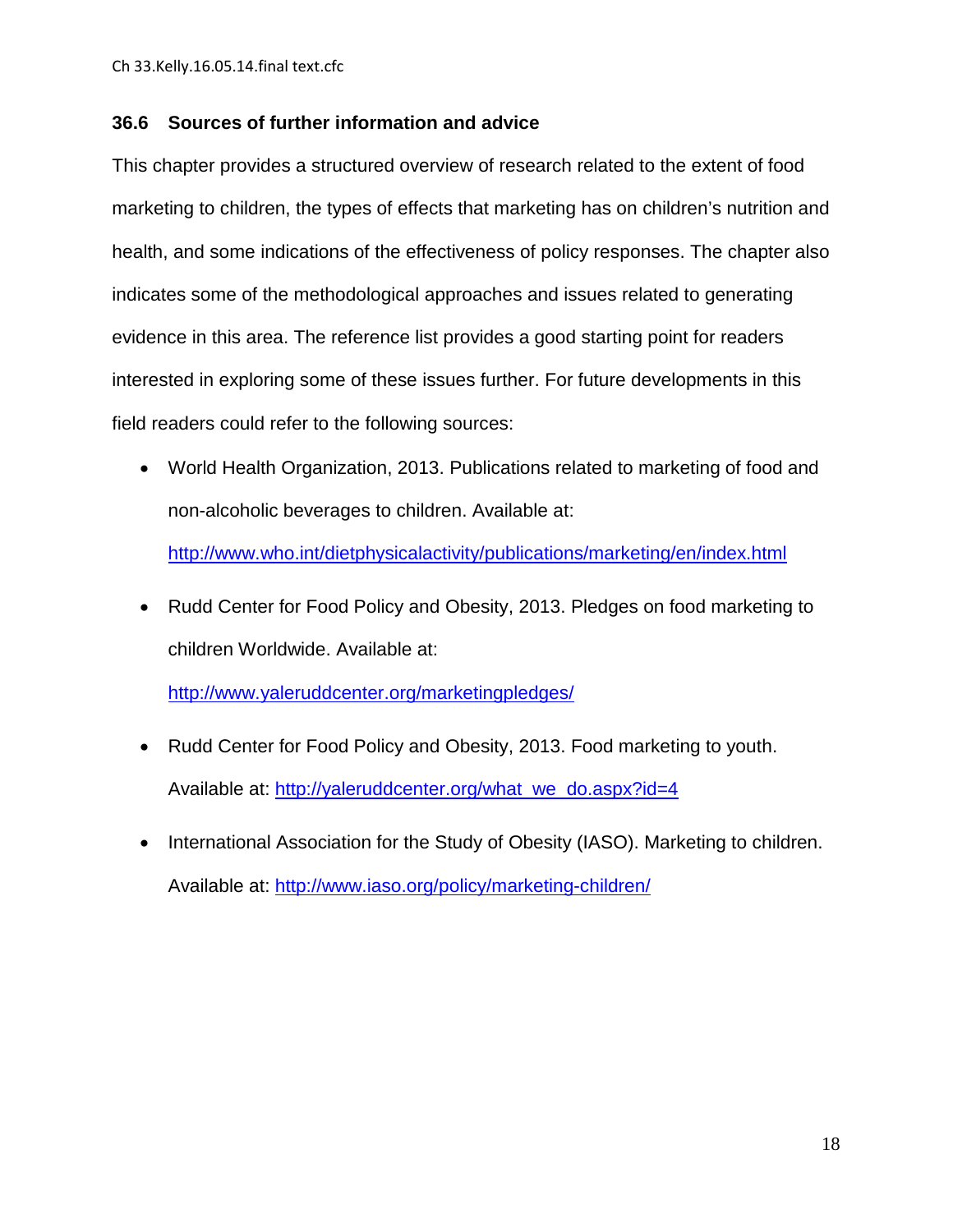### **36.7 References**

- <span id="page-21-1"></span>Adams A, Hennessy-Priest K, Ingimarsdo´ttir S, Sheeshka J, Østbye T & White M 2009. Changes in food advertisements during 'prime-time' television from 1991 to 2006 in the UK and Canada. *British Journal of Nutrition,* 102**,** 584-593.
- <span id="page-21-7"></span>Andreyeva, T., Kelly, I. R. & Harris, J. L. 2011. Exposure to food advertising on television: Associations with children's fast food and soft drink consumption and obesity. *Economics & Human Biology,* 9**,** 221-233.
- <span id="page-21-5"></span>Arredondo, E., Castaneda, D., Elder, J., Slymen, D. & Dozier, D. 2009. Brand Name Logo Recognition of Fast Food and Healthy Food among Children. *Journal of Community Health,* 34**,** 73-78.
- <span id="page-21-6"></span>Atkin, C. K. 1978. Observation of parent-child interaction in supermarket decisionmaking. *Journal of Marketing,* 42**,** 41-45.
- <span id="page-21-4"></span>Australian Food and Grocery Council. 2009. *The Responsible Children's Marketing Initiative* [Online]. Available: [http://www.afgc.org.au/industry-codes/advertising](http://www.afgc.org.au/industry-codes/advertising-kids.html)[kids.html](http://www.afgc.org.au/industry-codes/advertising-kids.html) [Accessed 14 June 2013].
- <span id="page-21-2"></span>Boyland EJ, Harrold JA, Kirkham, T. C. & Halford, J. C. 2011. The extent of food advertising to children on UK television in 2008. *Int J Pediatr Obes,* 6**,** 455-61.
- <span id="page-21-3"></span>Boyland, E. J., Harrold, J. A., Kirkham, T. C. & Halford, J. C. G. 2012. Persuasive techniques used in television advertisements to market foods to UK children. *Appetite,* 58**,** 658-664.
- <span id="page-21-0"></span>Cairns, G., Angus, K. & Hastings, G. 2009. The extent nature and effects of food promotion to children: a review of the evidence to December 2008. Prepared for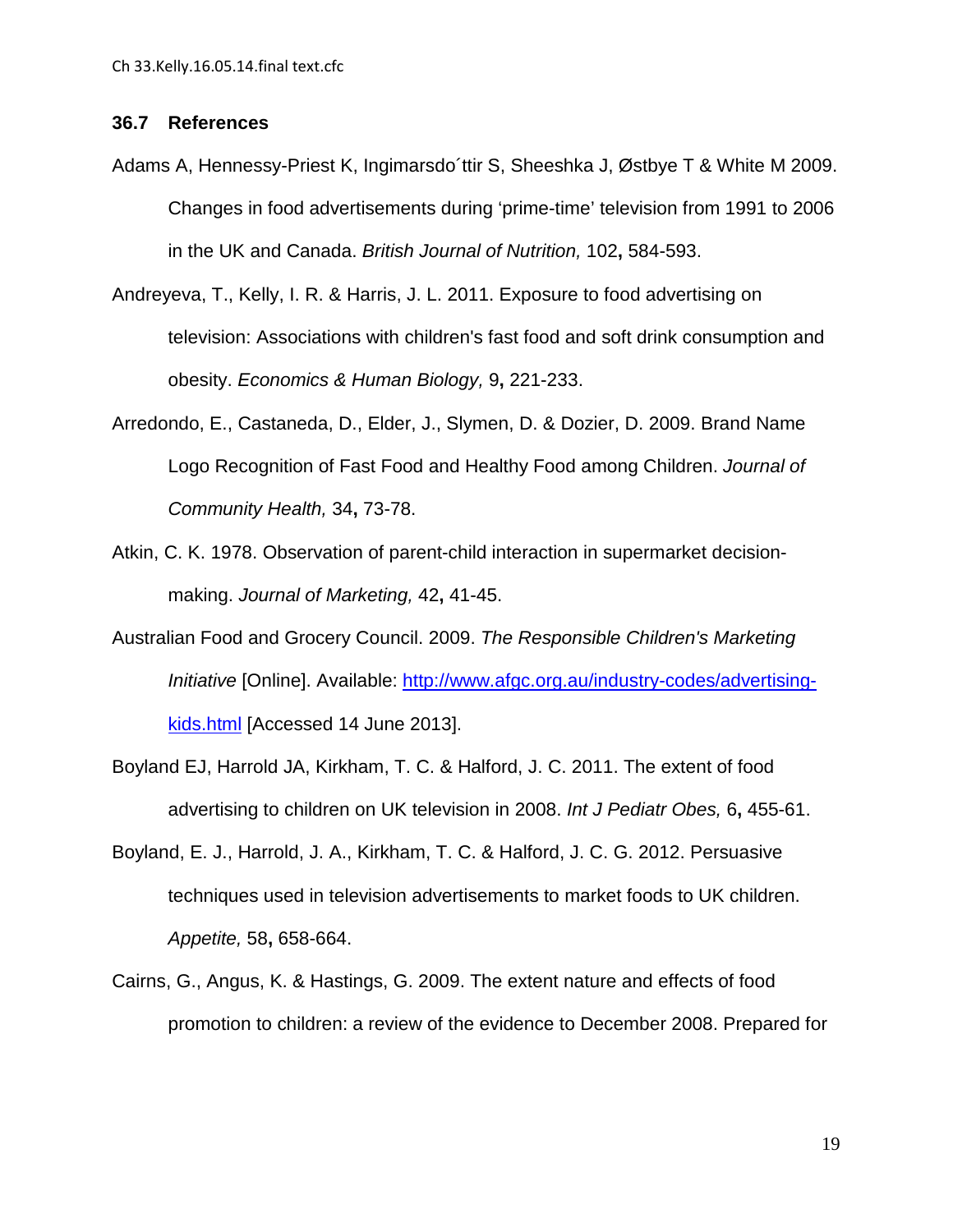the World Health Organization. United Kingdom: Institute for Social Marketing, University of Stirling

- <span id="page-22-0"></span>Cairns, G., Angus, K., Hastings, G. & Caraher, M. 2013. Systematic reviews of the evidence on the nature, extent and effects of food marketing to children. A retrospective summary. *Appetite,* 62**,** 209-15.
- <span id="page-22-3"></span>Carter, O. B. J., Patterson, L. J., Donovan, R. J., Ewing, M. T. & Roberts, C. M. 2011. Children's understanding of the selling versus persuasive intent of junk food advertising: Implications for regulation. *Social Science & Medicine,* 72**,** 962-968.
- <span id="page-22-1"></span>Dalmeny, K., Hanna, E. & Lobstein, T. 2003. Broadcasting Bad Health: Why food advertising needs to be controlled. International Association of Consumer Food Organisations.
- <span id="page-22-6"></span>Dhar, T. & Baylis, K. 2011. Fast-Food Consumption and the Ban on advertising Targeting Children: The Quebec Experience. *Journal of Marketing Research (JMR),* 48**,** 799-813.
- <span id="page-22-5"></span>Dias M & Agante L 2011. Can advergames boost children's healthier eating habits? A comparison between healthy and non-healthy food. *Journal of Consumer Behaviour,* 10**,** 152-160.
- <span id="page-22-2"></span>Escelante de Cruz, A. 2004. The junk food generation. A multi-country survey of the influence of television advertisements on children *Consumers International*
- <span id="page-22-4"></span>Fan, Y. & Li, Y. 2010. Children's buying behaviour in China. *Marketing Intelligence & Planning,* 28**,** 170-187.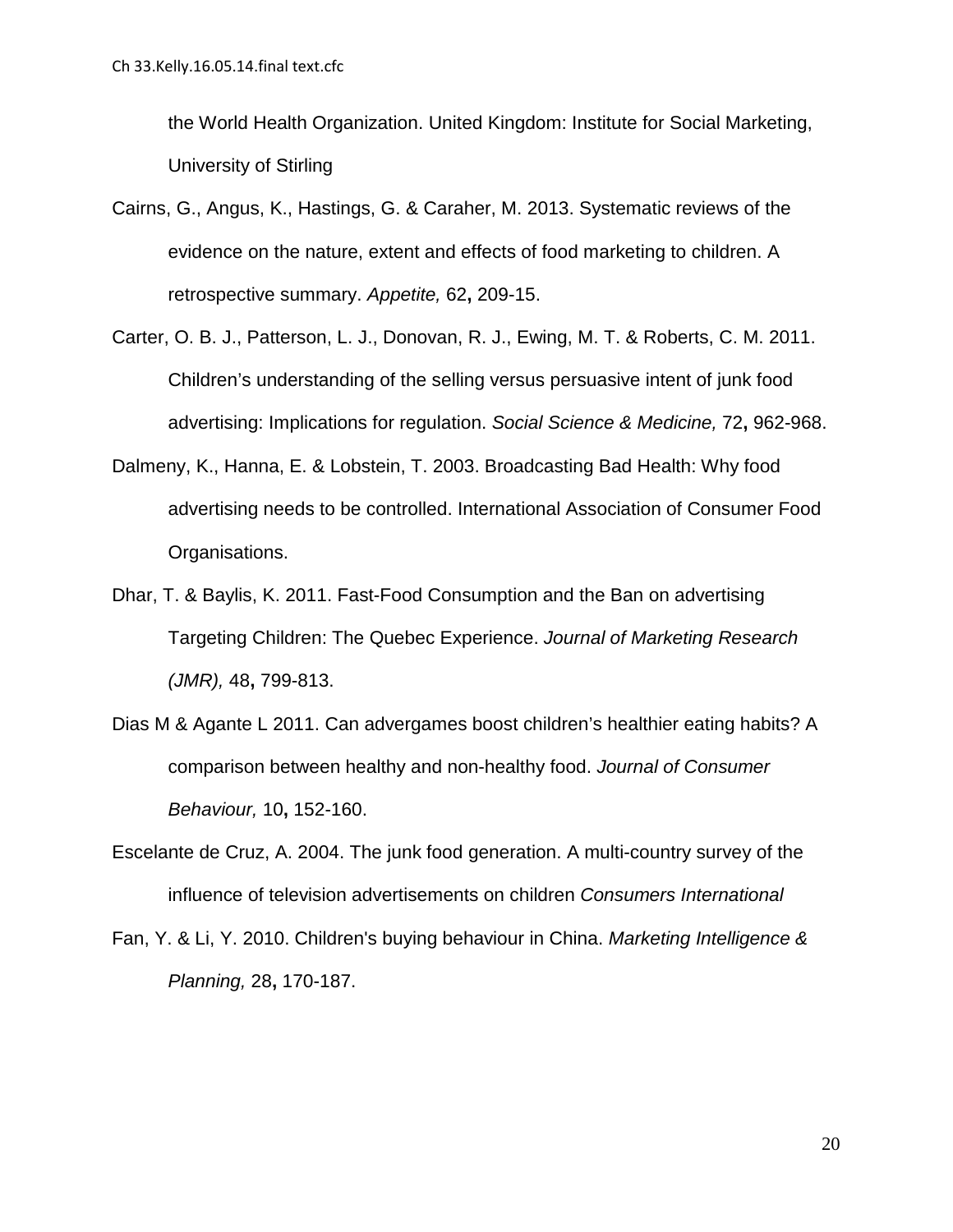- <span id="page-23-5"></span>Forman, J., Halford, J. C. G., Summe, H., MacDougall, M. & Keller, K. L. 2009. Food branding influences ad libitum intake differently in children depending on weight status. Results of a pilot study. *Appetite,* 53**,** 76-83.
- <span id="page-23-3"></span>Freeman B & Chapman S 2007. Is "YouTube" telling or selling you something? Tobacco content on the YouTube video-sharing website *Tobacco Control,* 16**,** 207-210.
- <span id="page-23-4"></span>Goris, J. M., Petersen, S., Stamatakis, E. & Veerman, J. L. 2010. Television food advertising and the prevalence of childhood overweight and obesity: a multicountry comparison. *Public Health Nutrition,* 13**,** 1003-1012.
- <span id="page-23-6"></span>Halford, J. C., Boyland, E. J., Hughes, G. M., Stacey, L., McKean, S. & Dovey, T. M. 2008. Beyond-brand effect of television food advertisements on food choice in children: the effects of weight status. *Public Health Nutrition,* 11**,** 897-904.
- <span id="page-23-2"></span>Harris J.L, Schwartz M.B & Brownell K.D 2010. Marketing foods to children and adolescents: licensed characters and other promotions on packaged foods in the supermarket. *Public Health Nutr,* 13**,** 409-17.
- <span id="page-23-0"></span>Hastings G, McDermott L, Angus K, Stead M & Thomson S 2006. The extent, nature and effects of food promotion to children: a review of the evidence. Technical Paper prepared for the World Health Organization. *In:* ORGANIZATION, W. H. (ed.). Geneva
- <span id="page-23-1"></span>Hastings G, Stead M, McDermott L, Forsyth A, MacKintosh AM, Rayner M, Godfrey C, Caraher M & Angus K 2003. Review of research on the effects of food promotion to children. Food Standard Agency.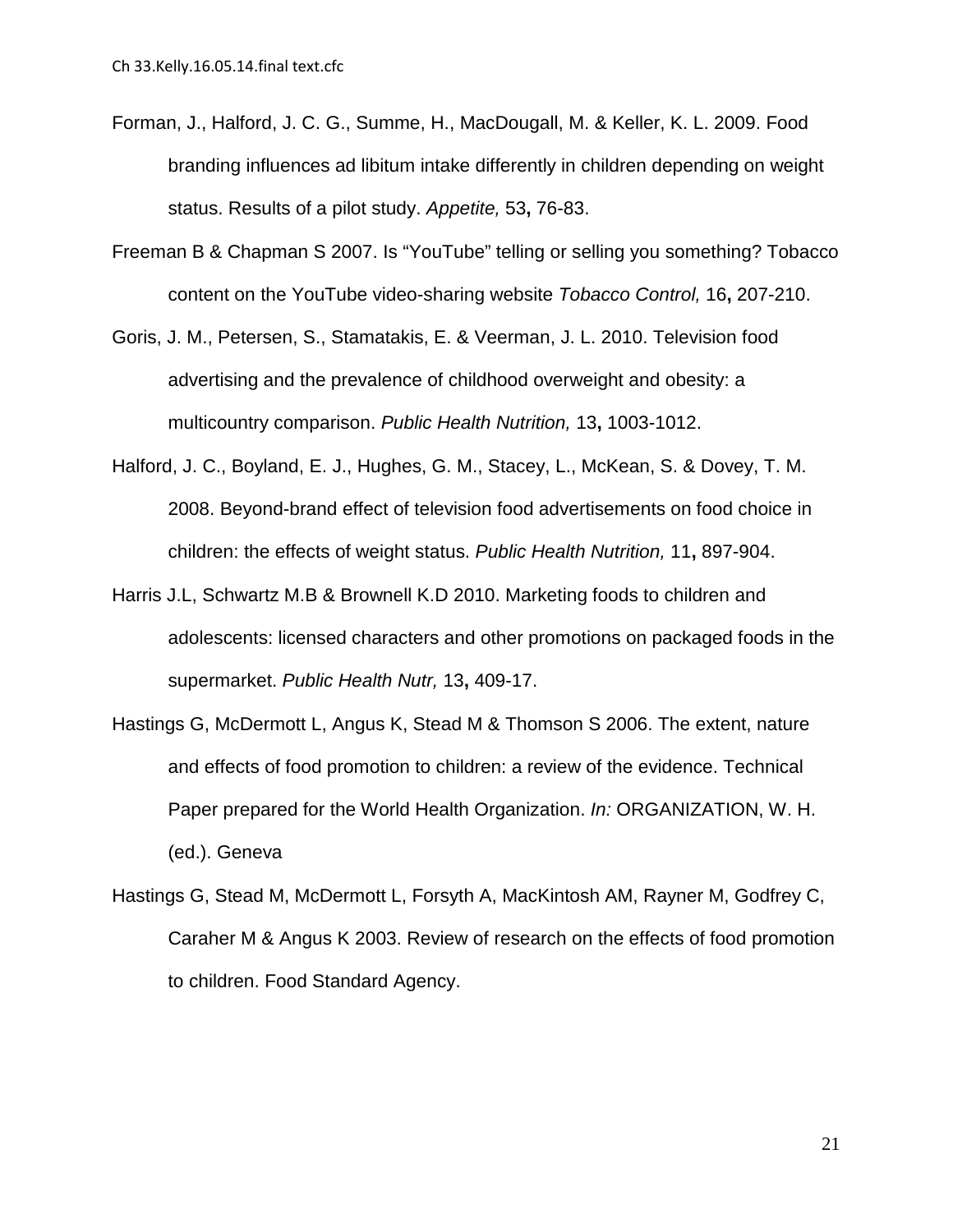- <span id="page-24-6"></span>Hawkes C 2007. Regulating and litigating in the public interest: regulating food marketing to young people worldwide: trends and policy drivers. *Am J Public Health,* 97**,** 1962-73.
- <span id="page-24-5"></span>Hebden L, King L, Kelly, B., Chapman, K. & Innes-Hughes, C. 2011. A menagerie of promotional characters: promoting food to children through food packaging. *J Nutr Educ Behav,* 43**,** 349-55.
- <span id="page-24-7"></span>Hebden, L. A., King, L., Grunseit, A., Kelly, B. & Chapman, K. 2011. Advertising of fast food to children on Australian television: the impact of industry self-regulation. *Med J Aust,* 195**,** 20-4.
- <span id="page-24-4"></span>Henry AE & Story M 2009. Food and beverage brands that market to children and adolescents on the Internet: a content analysis of branded web sites. *Journal of Nutrition Education and Behavior,* 41**,** 353-359.
- <span id="page-24-2"></span>Hillier A, Cole BL, Smith, T. E., Yancey, A. K., Williams, J. D., Grier, S. A. & McCarthy, W. J. 2009. Clustering of unhealthy outdoor advertisements around child-serving institutions: a comparison of three cities. *Health Place,* 15**,** 935-45.
- <span id="page-24-0"></span>Hoek, J. & Gendall, P. 2006. Advertising and obesity: a behavioral perspective. *Journal of Health Communication,* 11**,** 409-23.
- <span id="page-24-1"></span>Jones SC, Gregory P & Kervin, L. 2012. Branded food references in children's magazines: 'advertisements' are the tip of the iceberg. *Pediatr Obes,* 7**,** 220-9.
- <span id="page-24-3"></span>Kelly B, Baur LA, Bauman, A. E., King, L., Chapman, K. & Smith, B. J. 2011. Food and drink sponsorship of children's sport in Australia: who pays? *Health Promot Int,* 26**,** 188-95.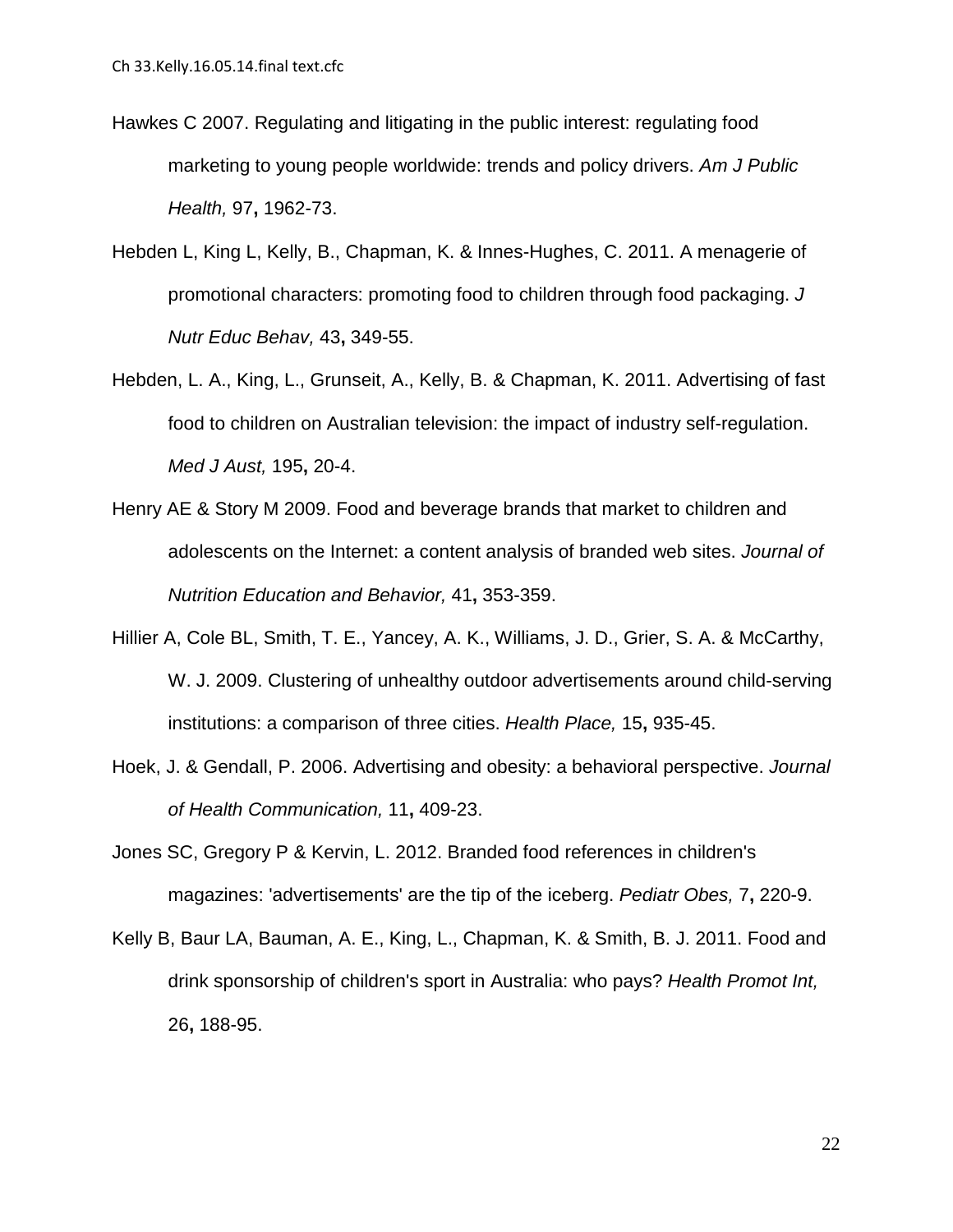- <span id="page-25-2"></span>Kelly B, Bochynska K, Kornman K & Chapman K 2008a. Internet food marketing on popular children's websites and food product websites in Australia. *Public Health Nutrition,* 11**,** 1180-1187.
- <span id="page-25-1"></span>Kelly B & Chapman K 2007. The extent and nature of food marketing in children's magazines. *Health Promotion International,* 22 284 - 291.
- <span id="page-25-3"></span>Kelly B, Cretikos M, Rogers K & King L 2008b. The commercial food landscape: outdoor food advertising around primary schools in Australia. *Australian & New Zealand Journal of Public Health* 32**,** 522-528.
- <span id="page-25-0"></span>Kelly B, Halford JC, Boyland, E. J., Chapman, K., Bautista-Castano, I., Berg, C., Caroli, M., Cook, B., Coutinho, J. G., Effertz, T., Grammatikaki, E., Keller, K., Leung, R., Manios, Y., Monteiro, R., Pedley, C., Prell, H., Raine, K., Recine, E., Serra-Majem, L., Singh, S. & Summerbell, C. 2010. Television food advertising to children: a global perspective. *Am J Public Health,* 100**,** 1730-6.
- <span id="page-25-5"></span>Kent MP, Dubois L & Wanless A 2012. A Nutritional Comparison of Foods and Beverages Marketed to Children in Two Advertising Policy Environments. *Obesity,* 20**,** 1892-1837.
- <span id="page-25-6"></span>Kim, S., Lee, Y., Yoon, J., Chung, S. J., Lee, S. K. & Kim, H. 2013. Restriction of television food advertising in South Korea: impact on advertising of food companies. *Health Promot Int,* 28**,** 17-25.
- <span id="page-25-4"></span>King L, Hebden L, Grunseit A, Kelly b, Chapman K & Venugopal K 2010. Industry self regulation of television food advertising: Responsible or responsive? *International Journal of Pediatric Obesity*.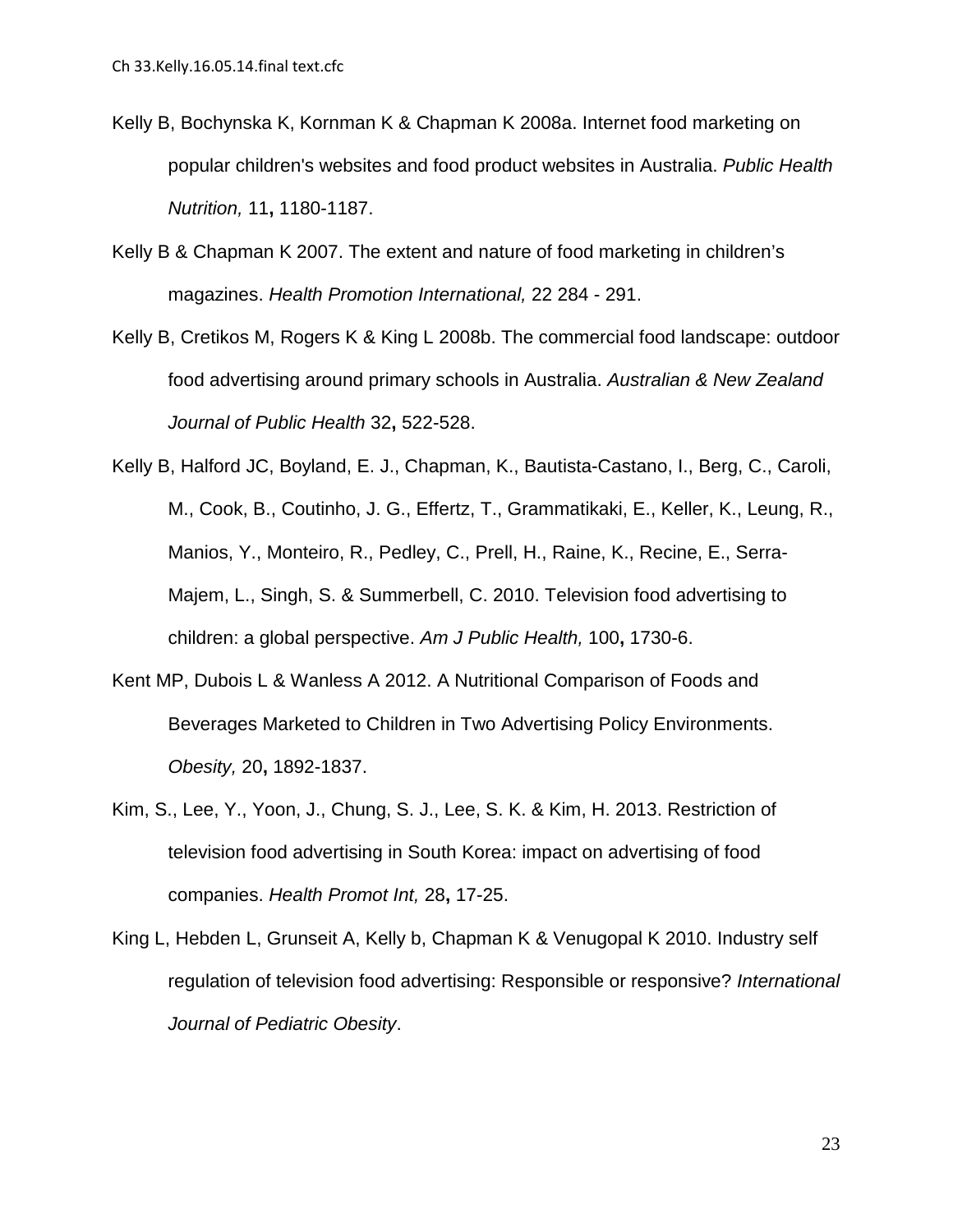- <span id="page-26-4"></span>Korean Ministry of Food and Drug Safety. *The Special Act on the Safety Management of Children's Dietary Life* [Online]. Seoul: Food Safety Bureau. Available: <http://www.kfda.go.kr/eng/index.do?nMenuCode=66> [Accessed 17 April 2013].
- <span id="page-26-3"></span>Kunkel D, McKinley C & Wright P 2009. The impact of industry self-regulation on the nutritional quality of foods advertised on television to children. *In:* NOW, C. (ed.). University of Arizona.
- <span id="page-26-5"></span>Kunkel, D., Wilcox, B., Cantor, J., Palmer, E., Linn, S. & Dowrick, P. 2004. Report of the APA Taskforce on Advertising to Children. Section: Psychological issues in the increasing commercialization of childhood. Washington, DC: American Psychological Association.
- <span id="page-26-6"></span>Lapierre MA, Vaala SE & Linebarger DL 2011. Influence of licensed spokescharacters and health cues on children's ratings of cereal taste. *Archives of Pediatrics & Adolescent Medicine,* 165**,** 229-234.
- <span id="page-26-1"></span>Lingas EO, Dorfman L & Bukofzer, E. 2009. Nutrition content of food and beverage products on Web sites popular with children. *Am J Public Health,* 99 Suppl 3**,** S587-92.
- <span id="page-26-0"></span>Livingstone, S. 2006. New research on advertising foods to children: an updated review of the literature. Published as Annex 9 to Ofcom Television Advertising of Food and Drink Products to Children consultation. London: Office of Communications (Ofcom).
- <span id="page-26-2"></span>Maher A, Wilson N, Signal, L. & Thomson, G. 2006. Patterns of sports sponsorship by gambling, alcohol and food companies: an Internet survey. *BMC Public Health,* 6**,** 95.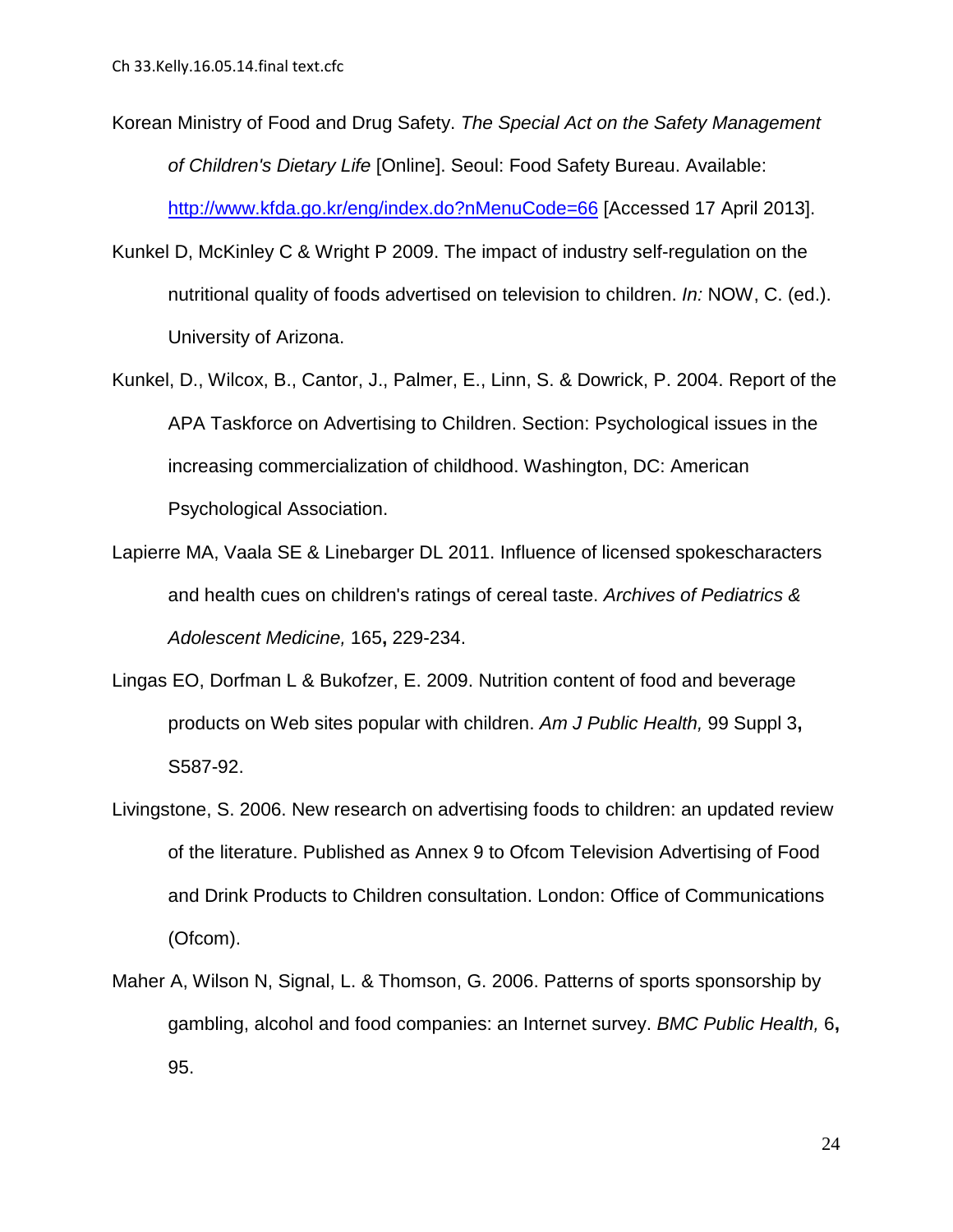- <span id="page-27-0"></span>McGinnis, M. J., Gootman, J. A. & Kraak, V. I. 2006. *Food Marketing to Children and Youth: threat or Opportunity?* [Online]. Food and Nutrition Board, Board on Children, Youth and Families, Institute of Medicine of the National Academies. Available:<http://books.nap.edu/catalog/11514.html> [Accessed 6 January 2012].
- <span id="page-27-2"></span>Molnar A, Garcia DR, Boninger, F. & Merrill, B. 2008. Marketing of foods of minimal nutritional value to children in schools. *Prev Med,* 47**,** 504-7.
- <span id="page-27-3"></span>Office of Communication. 2010. *HFSS advertising restrictions - final review* [Online]. London: Ofcom. Available: [http://stakeholders.ofcom.org.uk/market-data](http://stakeholders.ofcom.org.uk/market-data-research/other/tv-research/hfss-final-review/)[research/other/tv-research/hfss-final-review/](http://stakeholders.ofcom.org.uk/market-data-research/other/tv-research/hfss-final-review/) [Accessed 18 June 2013].
- <span id="page-27-6"></span>Ogba I & Johnson R 2010. How packaging affects the product preferences of children and the buyer behaviour of their parents in the food industry. *Young Consumers,* 11**,** 77-89.
- <span id="page-27-4"></span>Pechmann, C., Levine, L., Loughlin, S. & Leslie, F. 2005. Impulsive and Self-Conscious: Adolescents' Vulnerability to Advertising and Promotion. *Journal of Public Policy & Marketing,* 24**,** 202-221.
- <span id="page-27-5"></span>Pettigrew S, Rosenberg M, Ferguson R, Houghton S & Wood L 2013. Game on: do children absorb sports sponsorship messages? *Public Health Nutrition,* doi:10.1017/S1368980012005435.
- <span id="page-27-1"></span>Powell LM, Schermbeck RM, Szczypka, G., Chaloupka, F. J. & Braunschweig, C. L. 2011. Trends in the nutritional content of television food advertisements seen by children in the United States: analyses by age, food categories, and companies. *Arch Pediatr Adolesc Med,* 165**,** 1078-86.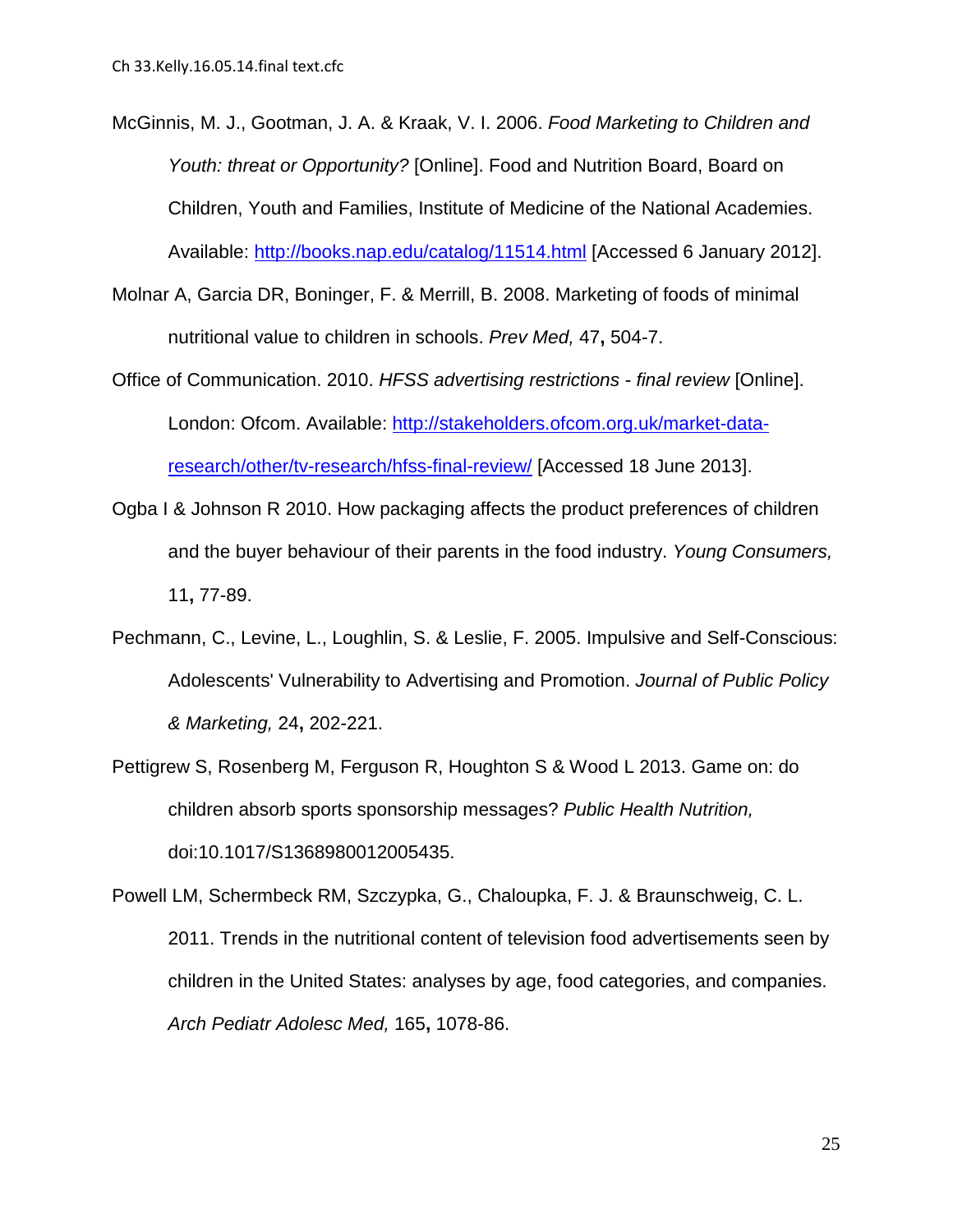- <span id="page-28-6"></span>Redondo I 2012. The effectiveness of casual advergames on adolescents' brand attitudes. *European Journal of Marketing,* 46**,** 1671-1688.
- <span id="page-28-7"></span>Roberto CA, Baik J, Harris JL & Brownell KD 2010. Influence of licensed characters on children's taste and snack preferences. *Pediatrics,* 126**,** 88-93.
- <span id="page-28-5"></span>Ueda, P., Tong, L., Viedma, C., Chandy, S. J., Marrone, G., Simon, A. & Stalsby Lundborg, C. 2012. Food marketing towards children: brand logo recognition, food-related behavior and BMI among 3-13-year-olds in a south Indian town. *PLoS One,* 7**,** e47000.
- <span id="page-28-8"></span>Veerman, J. L., Van Beeck, E. F., Barendregt, J. J. & Mackenbach, J. P. 2009. By how much would limiting TV food advertising reduce childhood obesity? *The European Journal of Public Health,* 19**,** 365-369.
- <span id="page-28-1"></span>Voorveld HAM, Neijens PC & Smit EG 2011. Opening the black box: understanding cross-media effects. *Journal of Marketing Communications,* 17**,** 69-85.
- <span id="page-28-4"></span>Wackman DB & Wartella E 1977. A review of cognitive development theory and research and the implication for research on children's responses to television. *Communications Reserach,* 4**,** 203-224.
- <span id="page-28-0"></span>World Health Organization 2003. Diet, nutrition and the prevention of chronic diseases Geneva: World Health Organization.
- <span id="page-28-2"></span>World Health Organization 2010. Set of recommendations on the marketing of foods and non-alcoholic beverages to children. Geneva: WHO Press.
- <span id="page-28-3"></span>Yale Rudd Center for Food Policy & Obesity. 2013. *Pledges on food marketing to children worldwide* [Online]. New Haven: Yale Rudd Center Available: <http://www.yaleruddcenter.org/marketingpledges/> [Accessed 14 June 2013].